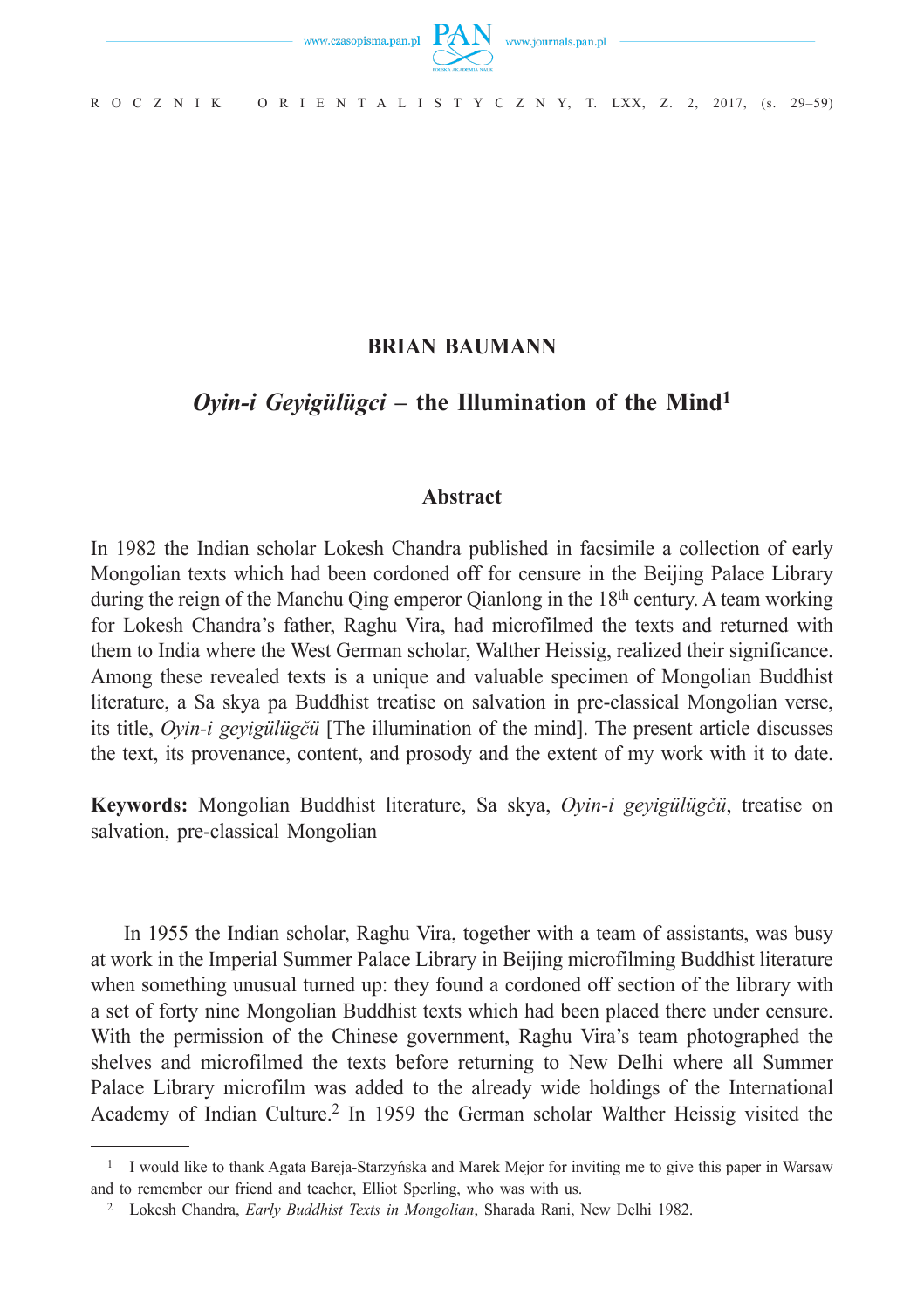

International Academy in New Delhi bent on making a comparative study of alternate versions of the Mongolian Buddhist canon. The canon includes the actual scriptures themselves, the *Kanjur* (Tib. *Bka' 'gyur*), pronounced today by Mongols *Ganjur*, and their commentaries, the *Tanjur* (Tib. *Bstan 'gyur*) – *Danjur*. One version, held in what was then the Soviet Union's Institute for Oriental Studies in Leningrad, is hand-written, while the version Raghu Vira had microfilmed in Beijing was block-printed.3 In overviewing the Beijing microfilm Heissig came across the forty nine censured texts, realized their significance, and in 1962 published a thin monograph, *Beiträge zur Übersetzungsgeschichte des mongolischen buddhistischen Kanons*, which, as part of a larger discourse on the canon, briefly discusses them. Upon Heissig's discovery, in 1982 Raghu Vira's son, Lokesh Chandra, redeemed all forty nine works in facsimile as volumes 300–301 in the *Śata-Piṭaka Series* with the title *Early Buddhist Texts in Mongolian*.

The censure of these manuscripts, Heissig informs us, formed one part of a master plan to issue a new xylograph edition of the Mongolian *Tanjur*. The plan was mandated by the Qing dynasty's Qianlong emperor (Man. Abkai Wekiyehe; Mong. Tngri-yin Tedkügsen, r. 1736–1795) and carried out by the Second Janggiya (Tib. Lcang skya) qutuγtu Rolbidorji (Tib. Rol pa'i rdo rje, 1717–1786) together with Dga' ldan siregetü qutuγtu Blo bzang bstan pa'i nyi ma (1689–1746). This issuance of the *Tanjur* was intended to bring final completion to a canon project that had begun when, under the direction of the Thu'u bkwan Ngag dbang chos kyi rgya mtsho, 1680–1735), the Mongolian *Kanjur* was blockprinted in 1717–1720 by mandate of Qianlong's grandfather, Kangxi (r. 1662–1722). A lengthier endeavor than the Kangxi *Kanjur*, Qianlong's *Tanjur* project would run almost ten years, from  $1741$  to  $1749<sup>4</sup>$ .

Ostensibly, publication of the *Tanjur* was meant to purify the dharma with new, orthodox translation. As Heissig notes, the Qianlong *Tanjur* mentions no previous translator nor copies any earlier colophon.<sup>5</sup> "Purification" meant improving, or aiming to improve, translation through use of a more perfect transcription system, one with correct diacritics, getting rid of loan words, and updating the idiom. Yet, at the same time, purification of the dharma meant expunging aberrant and errant text through confiscation of previous translations. Heissig notes that in 1742, as the project was getting underway, Qianlong ordered the Janggiya qutuγtu to sweep Mongolian manuscripts from the Mongolian nobility and bring them to the capital in Beijing.<sup>6</sup> Heissig sees Qianlong's politics of revisionism as a prelude to a more ambitious literary inquisition years later.7 Beginning in the 1770s,

<sup>3</sup> Walther Heissig, *Beiträge zur Übersetzungsgeschichte des mongolischen buddhistischen Kanons*, Akademie der Wissenschaften zu Göttingen, Göttingen 1962, p. 5. Since Heissig's groundbreaking work on the Mongolian canon other canons have been discovered. For a recent study of the Ganjur, see Karenina Kollmar-Paulenz, *The Transmission of the Mongolian Kanjur: A Preliminary Report*, in *The Many Canons of Tibetan Buddhism*, Helmut Eimer and David Germano, eds., Brill, Leiden 2002, pp. 151–176.

<sup>4</sup> Ibidem, pp. 43–44.

<sup>5</sup> Ibidem.

<sup>6</sup> Ibidem.

<sup>7</sup> Ibidem.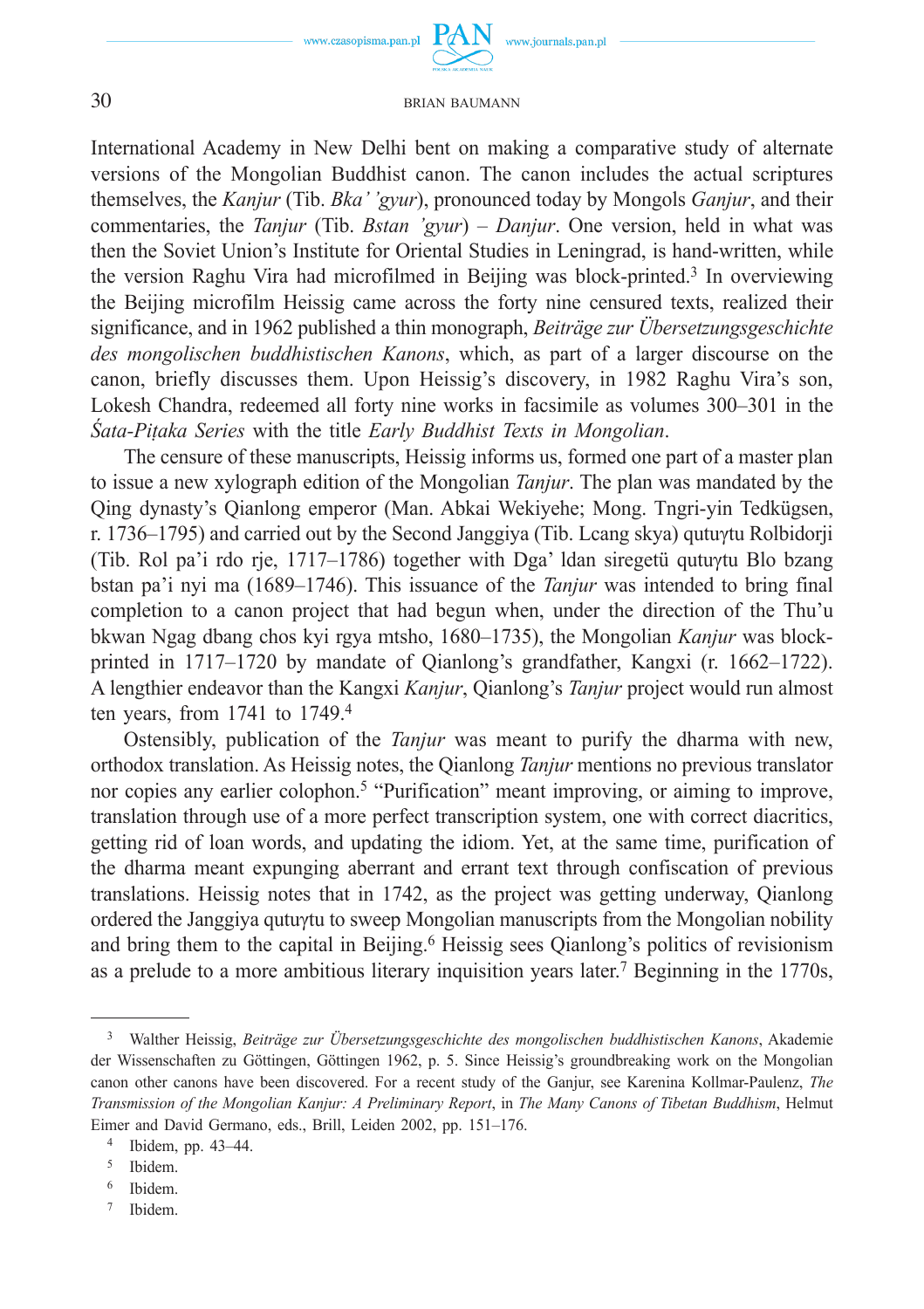

Qianlong will commission a standardization of all important works of Chinese culture, the *Siku quanshu* 四庫全書.

Recognized today as a monumental contribution to Chinese culture, the *Siku quanshu* project will nonetheless go hand in hand with a reign of oppression. Within its purview, texts will be deleted, modified, banned, and burned. As with the Cultural Revolution centuries later, under the campaign's propaganda, political opponents will be attacked. Silenced through exile and even execution, victims will often be made to suffer death by a thousand cuts, a ghoulish way to kill someone that takes several days.<sup>8</sup> In the case of Qianlong's confiscation of the forty nine texts here, one might surmise that the act was intended to remove objects of veneration attributed to Mongol patrons of the Yuan dynasty such as Ligdan Khan (1588–1634) and quell support for reactionary elements within Gelugpa hegemony.<sup>9</sup>

The number 'forty nine' in the Buddhist world is symbolic of the soul's duration in an intermediate state between death and life and leaves one to wonder if perhaps these Mongolian texts were ransomed as representative of the whole or if perhaps numerous texts were destroyed and but these few were spared. At any rate, the screening of manuscripts had netted these forty nine by the end of 1743. When Raghu Vira's team found the texts, they saw that inserted into each was an oblong strip of paper that tagged it for censure. These tags, written in Manchu, state the title of the work, indicate that it has been recognized for censure by the staff of the Janggiya qutuγtu Rolbidorji as mandated by imperial edict; and give a date, the  $17<sup>th</sup>$  day of the  $11<sup>th</sup>$  month of the eighth year in the reign of Qianlong (January 1,  $1744$ ).<sup>10</sup>

Of the forty nine texts, nineteen belong to the *Kanjur*. Two treatises belong to the *Tanjur*, *Naran-u gerel neretü šastir* (Tib. *Chos kyi rnam grangs brjed byang*) and the *Dara eke-yin tayilburi*, translated by Toyin güisi and Ücüken oyutu toyin coγtu respectively. The remaining twenty eight works are non-canonical.11 A common characteristic of all forty nine texts is their relative antiquity. Heissig notes that many of the censored texts are early  $17<sup>th</sup>$  century translations by the likes of Siregetü güsi corjiva, one of which being his translation of the *Vajracchedikā* [Prajñāpāramitā Sūtra] (Mong. *Vcir-iyar ebdegci*) made in Kökeqota in 1612 and written down by Acirai erdeni mergen ubasi (Kanjur, No 771).12

Although each of the forty nine texts is valuable in its own right, in their midst, hidden as it were in plain view, is a rare jewel of Mongolian Buddhist literature. Numbered among the collection's twenty eighth non-canonical works is an anonymous, undated text titled *Oyin-i geyigülügci neretü šastir* "The Illumination of the Mind."13 The title of

 <sup>8</sup> Luther Carrington Goodrich, *The Literary Inquisition of Ch'ien-lung*, Paragon Book Reprint Corp., New York 1966 (first ed. 1935); Alexander Woodside, *The Ch'ien-Lung Reign*, in: *The Cambridge History of China*, Volume 9, Part 1: *The Ch'ing Empire to 1800*, Cambridge University Press, 2002, pp. 289–293. 9 Ibidem.

<sup>10</sup> Heissig, *Beiträge*, pp. 44–45; Lokesh Chandra, *Early Buddhist Texts*, *passim*.

<sup>11</sup> Heissig, *Beiträge*, pp. 45.

<sup>12</sup> Ibidem, pp. 46–47.

<sup>13</sup> Microfilm 06.21.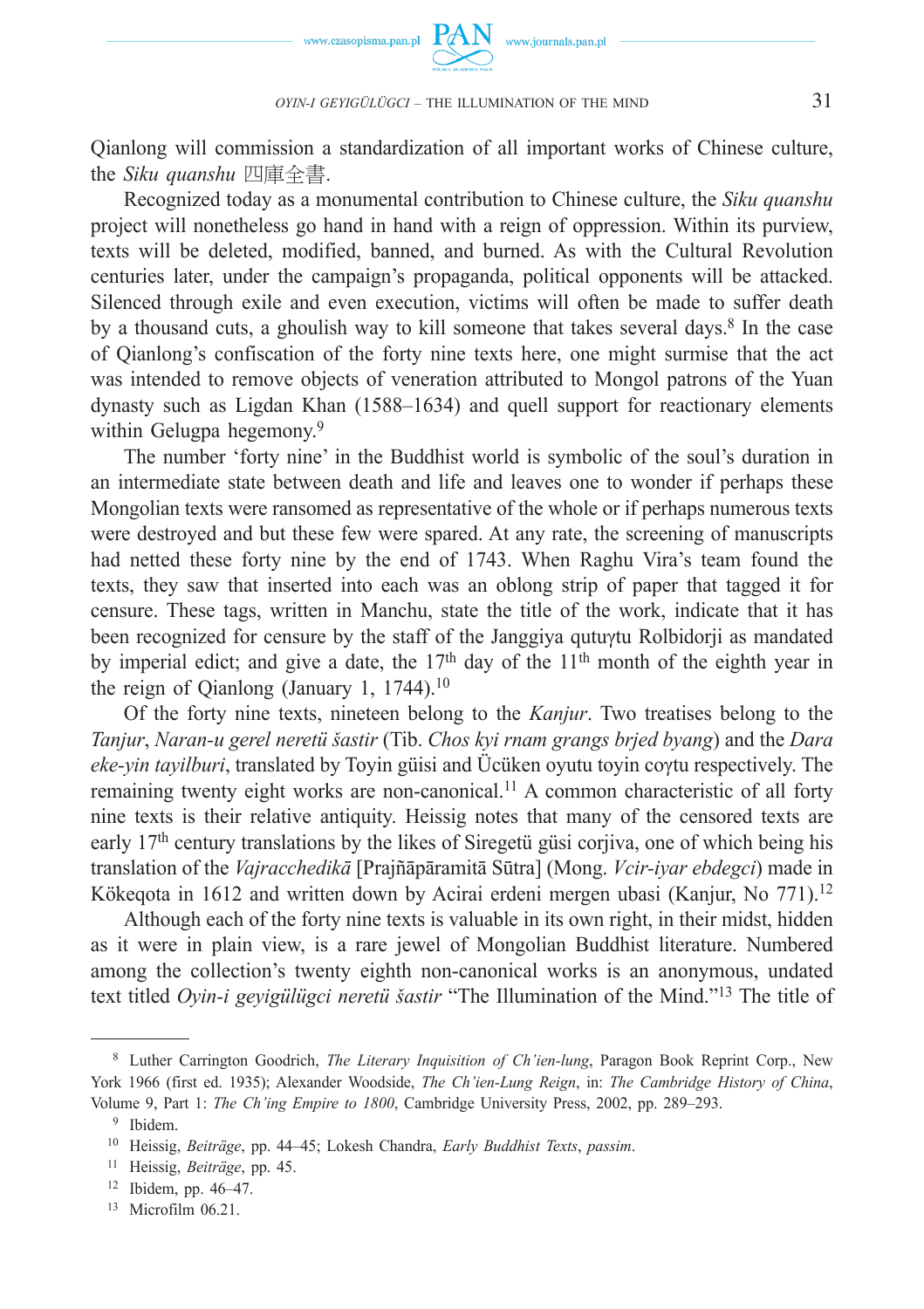

the text is rendered in Chinese *Kaimingxin zhi jing* (開明心志經).14 Up to his neck in a veritable ocean of Mongolian Buddhist literature, Heissig describes the text perfunctorily as a didactic work (*Lehrschrift*) with an oft-used title.15 Upon closer examination, however, the text proves to be something more, a pre-classical Sa skya pa versified treatise on salvation, a one-of-a-kind text with no other known version, and a true masterpiece, simply as fine as any work in all of Mongolian literature.

Attracted like a bug by the *Śata-Piṭaka Series*' distinctive forest-green color, I found *Early Buddhist Texts in Mongolian* towards the end of the last millennium in what was then the Rifias Library in Bloomington, Indiana. I read a considerable portion of the text under the supervision of Prof. György Kara, who at that time introduced me to the preclassical Mongolian language. Years later in 2008, verily the day after completing a study in Mongolian Buddhist astral science, I returned to the text, prepared a transcription, lexical analysis, and translation, and have since been working on a detailed commentary.

The commentary is informed by my previous study of astral science and involves explicating the text's language term by term in light of the science's first principles. The need for such a study came in realization that the text's subject in Buddhism, soteriology, was interrelated with that in external traditions through its use of common terms derived from astral science. Reference to "heaven" and "hell" are but two examples of this usage. The implications of this realization were significant to me. I knew already that, because it is that which brings humanity orientation in space and time, the Humanities begin with the study of astral science. Now I saw that Buddhist soteriology could not be meaningfully studied without knowledge of this science; moreover, that with knowledge of astral science Buddhist soteriology could be meaningfully studied in comparison with external world orders; and indeed that the distinctive politics to Buddhist tradition could not be understood without such comparison; that "salvation" was once the byword for a worldwide political movement that made its aim the transcendence of aristocratic world order; that its success in bringing about its "new world order" made rule predicated upon soteriological principles the predominant form of government in the world, such that much of what one knew, or thought one knew, was engendered by it; and that soteriological world order itself gave rise to world order predicated upon democratic forms of government and modern thought which now impinges upon it by circumscribing it within the purview of "religion" as discrete from "science."

A question of *Oyin-i geyigülügci* concerns its provenance. Being anonymous and undated the text itself hides its origin. These uncertainties are compounded by the apparent absence of a Tibetan original, which, if it existed, might provide telling context. These problems aside, that the text comes from the Sa skya pa is explicit. The text cites Sa skya masters and their works. Lineage gurus mentioned include Sa skya Paṇḍita, himself,

<sup>14</sup> Neither under this title nor, substituting *kaiming* (開明) with *kaiyan* (開眼) 'enlightenment', under the alternate title *Kaiyanxin zhi jing* (開眼心志經) have I found a parallel Chinese text.

<sup>15</sup> Heissig, *Beiträge*, p. 49.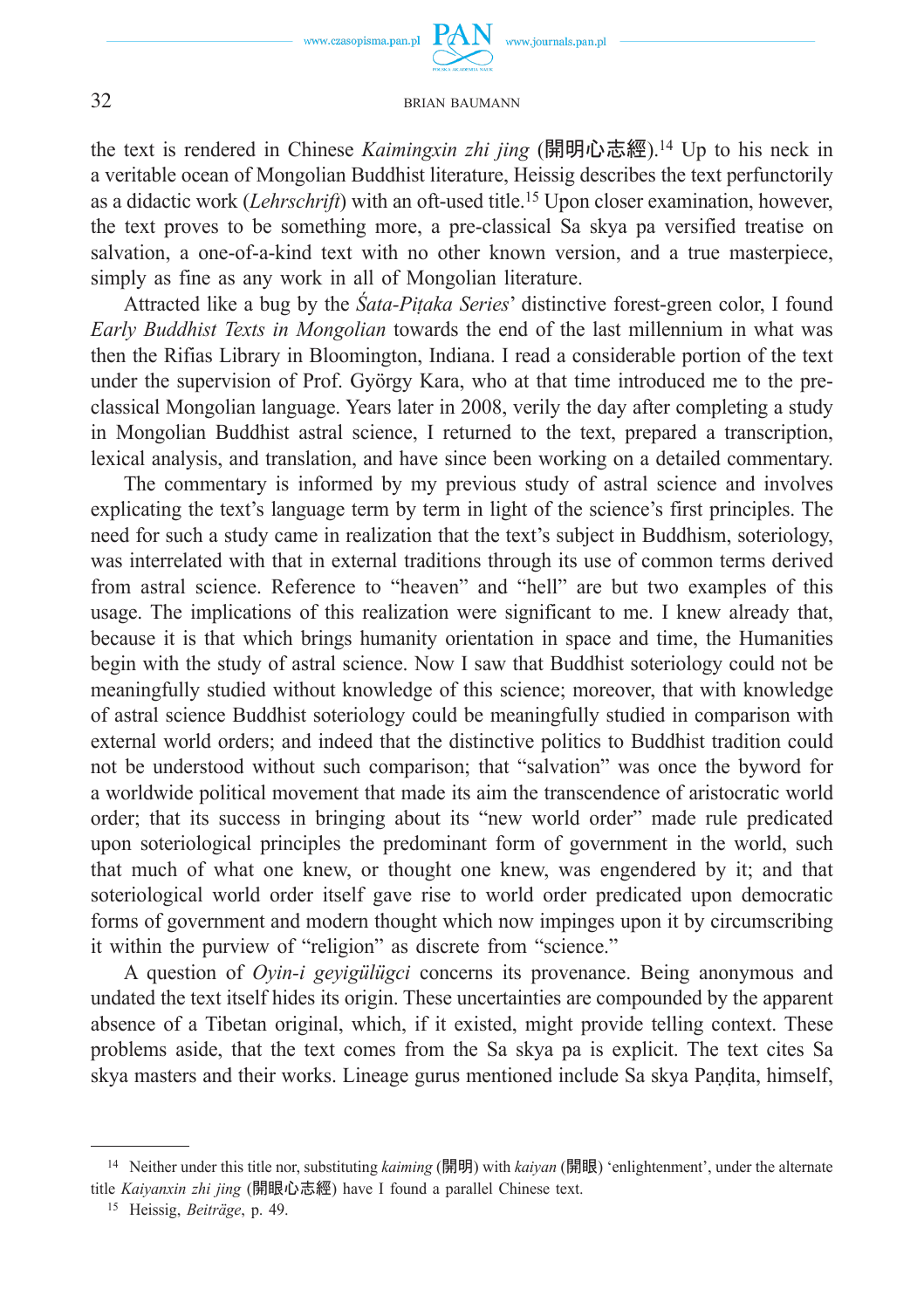

Kun dga' rgyal mtshan (1182–1251 [68v]) and his predecessor, Rje btsun grags pa rgyal mtshan (1147–1216), whose treatise titled *Erdini-yin erike* is also mentioned (80v-81r).

In keeping with its Sa skya heritage, the text's language belongs to the pre-classical era of Mongolian literature.16 Whereas Mongolian Buddhist texts frequently or generally bear intermittent traces of the pre-classical language,17 *Oyin-i geyigülügci* is pre-classical on whole. As shown by examples given below, this is evinced by its grammar and vocabulary. Additionally, the text shows striking similarity with texts translated into Mongolian under the school of Chosgi Odsir (Chos kyi 'od zer, fl. 1305–1321) in the early decades of the 14<sup>th</sup> century. This similitude carries over to both its lexicon and style, which are particularly comparable with Chosgi Odsir's own commentary on the *Bodhicaryāvatāra*, made in 1312.18

Also noteworthy is *Oyin-i geyigülügci*'s treatment of hell (Mong. *tamu*). This treatment follows a composition typical of other Sa skya works on the subject similar to that of the *Shes bya rab tu gsal ba*. 19 Since the structuring of hell in the Sa skya pa tradition accords with that established in Vasubandhu's *Abhidharmakośa*, it does not come as a surprise that the *Oyin-i geyigülügci* follows the same orthodox composition.20 Telling, however, is that its nomenclature and phrasing correspond to that found in the 14<sup>th</sup> century Mongolian translations.<sup>21</sup>

In sum, this evidence suggests that this text was translated from Tibetan sometime during the 14<sup>th</sup> century prior to the expulsion of the Mongols from China in 1368. Perhaps this text was translated in Chosgi Odsir's school or even by the master himself. It might subsequently have been copied, perhaps in Ordos or Kökeqota, during the flourishing of literary activity that stemmed from Altan Khan's conversion to the Gelugpa Buddhist tradition in 1578. We have an example of such a text in the tetraglot *Mañjuśrī-nāma-saṅgīti* completed in 1592. In terms of the history of its redaction, a comparable text would be the *Medegdekün-i belgetey-e geyigülügci neretü šastir* ('Treatise titled Sagaciously Elucidated

<sup>&</sup>lt;sup>16</sup> By "pre-classical language" is meant the written form of Middle Mongolian spoken during the era of the Mongol Empire.

<sup>17</sup> Kara notes this quality, for instance, to the 1721 Golden Beam Sutra. See György Kara, *Books of the Mongolian Nomads*, Indiana University, Bloomington 2005, p. 275.

<sup>18</sup> For discussion of Chosgi Odsir and his translation work, see Dalaitai Cerensodnom and Manfred Taube, *Die Mongolica der Berliner Turfansammlung*, Berliner Turfantexte XVI, Akademie Verlag, Berlin 1993, pp. 9, 75ff.; Igor De Rachewiltz, *The Mongolian Tanǰur Version of the* Bodhicaryāvatāra, Harrasowitz, Wiesbaden 1996; and György Kara's review of de Rachewiltz in JAOS 117 (1997): 704–706.

<sup>19</sup> Cf. Constance Hoog, *Prince Jiṅ-gim's Textbook of Tibetan Buddhism: The* Śes bya rab gsal *(*Jñeya-prakāśa*) by 'Phags pa Blo gros rgyal mtshan dPal bzang po of the Sa skya pa*, Brill, Leiden 1983, pp. 23–27.

<sup>20</sup> Vasubandhu, *Abhidharmakośabhāṣyam*, Louis de La Vallée Poussin, transl., Leo M. Pruden, transl., vols. 4, Asian Humanities Press, Berkeley 1988, pp. 365–550.

<sup>&</sup>lt;sup>21</sup> For fourteenth century Turfan-text fragments with poetry on the consequences of sin similar to that in *Oyin-i geyigülügci*, see Herbert Franke, *Bruchstücke einer buddhstischen Schrift über die Sündenfolgen aus den mongolischen Turfan-Fragmenten*, in: *Studies in South, East, and Central Asia*, New Delhi, 1968, pp. 37–44. See also Cerensodnom and Taube, *Mongolica*, pp. 131–136.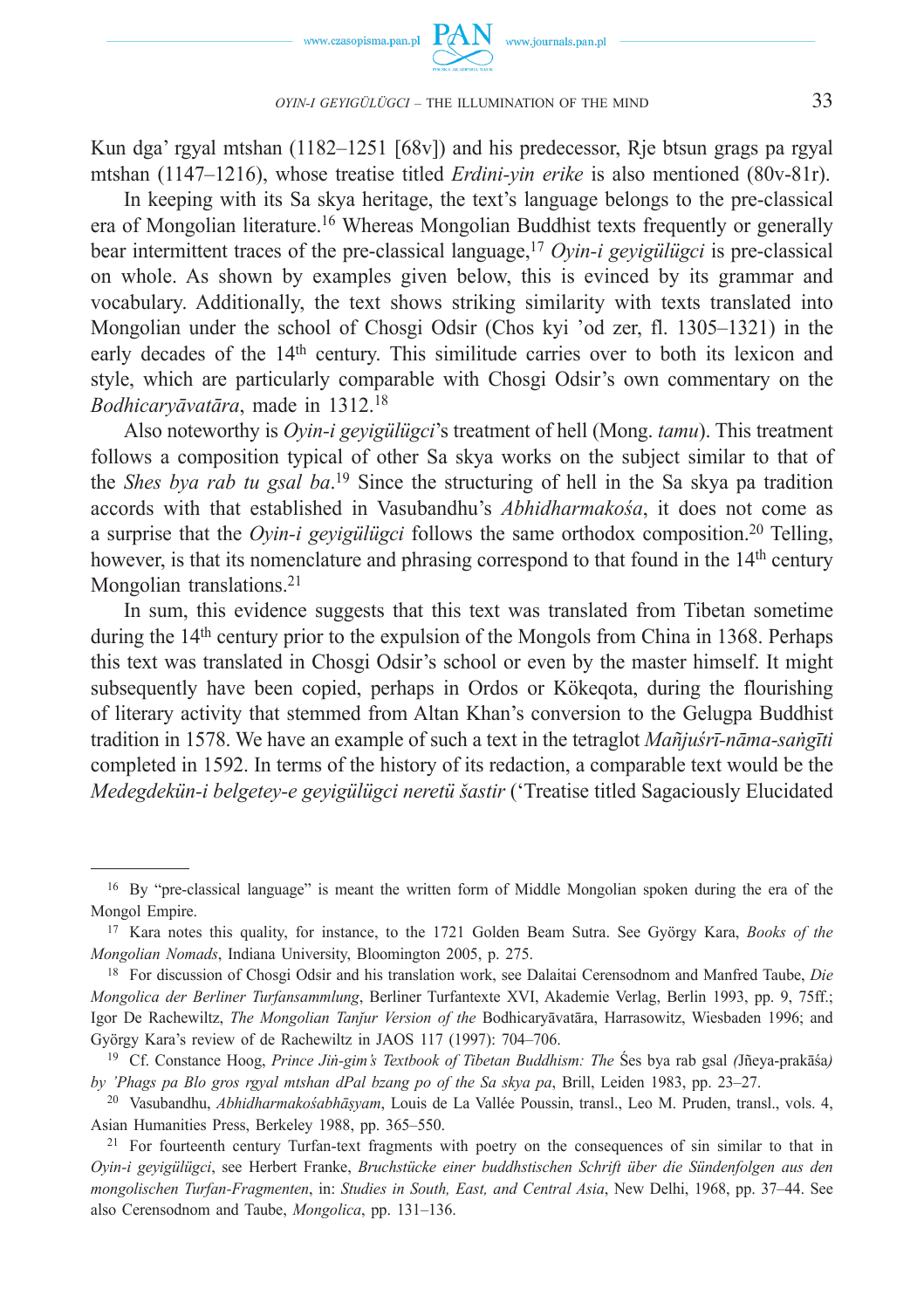www.czasopisma.pan.pl

www.journals.pan.pl

#### 34 BRIAN BAUMANN

Epistemology') studied by V. Uspensky.22 This *pothi*-style manuscript is a Mongolian translation of the well-known Buddhist primer composed in 1278 in Tibetan as the *Shes bya rab tu gsal ba* ('Thoroughly Elucidated Epistemology') by Qubilai Khan's Imperial Preceptor, 'Phags pa bla ma Blo gros rgyal mtshan (1235–1280), for Qubilai's son, the heir-apparent, Cinggim (Ch. Zhenjin 真金 [1243–1286]).<sup>23</sup> Now kept in a collection of the St. Petersburg University Library, the manuscript originally belonged to the private library of Prince Yunli, the seventeenth son of Kangxi.24 According to Uspensky, the text was most likely copied for Prince Yunli in the 1720s or 1730s, but Uspensky also notes that the text was redacted from what must have been a very old text, most likely dating from the pre-1368 Yuan dynasty. He bases this view on errors found in the text caused by misinterpreting the archaic language of the original, which he demonstrates to be clearly the pre-classical. He compares this text to that of the *Arban qoyar jokiyangγui* ('The Twelve Deeds [of Buddha]') which was also copied for Prince Yunli from a very old Mongolian text.<sup>25</sup> G. Kara corroborates the authenticity of the St. Petersburg manuscript studied by Uspensky by using it to identify a 'Phags pa square-script text-fragment from Qaraqota as a pre-1368 Yuan dynasty, Mongolian translation of *Shes bya rab tu gsal ba*. 26 As for *Oyin-i geyigülügci*, being that the *ductus* of the text is like that of the 1721 *Golden Light Sūtra* block-printed in Beijing,27 perhaps the xylograph itself was not old when it was taken in 1743 and had not travelled far from the time of its creation to the place of its detention in the Summer Palace Library.

The strength of this assessment must be weighed, however, against the fact that, although Sa skya influence among the Mongols was at its apogee prior to the expulsion of the Yuan in 1368, the publishing of Mongolian texts continued in Beijing during the Chinese Ming dynasty. Moreover, although supplanted by the Gelugpa after Altan Khan's conversion in 1578, Sa skya pa influence among the Mongols endured at least until the fall of the Yuan dynasty to the Manchus following Ligdan Khan's death in 1634. Likewise, pre-classical Mongolian was written roughly from the  $13<sup>th</sup>$  to the  $17<sup>th</sup>$  century and gave way to the dawn of the "classical" era only with the ascendancy of the Qing dynasty

<sup>22</sup> Vladimir Uspensky, *"Explanation of the Knowable" by 'Phags-pa bla-ma Blo-gros rgyal-mtshan (1235–1280): Facsimile of the Mongolian Translation with Transliteration and Notes*, Tokyo, 2006.

<sup>23</sup> Ibidem, p. IX.

<sup>24</sup> Ibidem.

<sup>25</sup> Ibidem, p. X.

<sup>26</sup> György Kara, "Reading the Middle Mongol Translation of 'Phags-pa's *Shes-bya rab-gsal* in the St. Peterburg Manuscript and in a Print Fragment from Qaraqota", *Central Asiatic Journal* 59 (2016): 43–60. For further history of translating *Shes bya rab tu gsal* into Mongolian, see Agata Bareja-Starzyńska, *Brief Study of the Mongolian Transmission of the Buddhist Treatise 'Śes bya rab gsal' by 'Phags pa bla ma Blo gros rgyal mtshan*, in: *Tractata Tibetica et Mongolica. Festschrift für Klaus Sagaster zum 65. Geburtstag*, Karenina Kollmar-Paulenz and Christien Peter, eds., Harrassowitz Verlag, Wiesbaden 2002, pp. 13–20. I would like to thank Dr. Bareja-Starzyńska for making her article known to me and for suggesting the relevance of this interesting case of textual transmission for the case of *Oyin-i geyigülügci*.

<sup>27</sup> For a study of the *ductus* in the Uygur-Mongolian script orthography in general and for that of *The Golden Light Sūtra* in particular, see Kara, *Books of the Mongolian Nomads*, pp. 78, 119–121, 272, 275.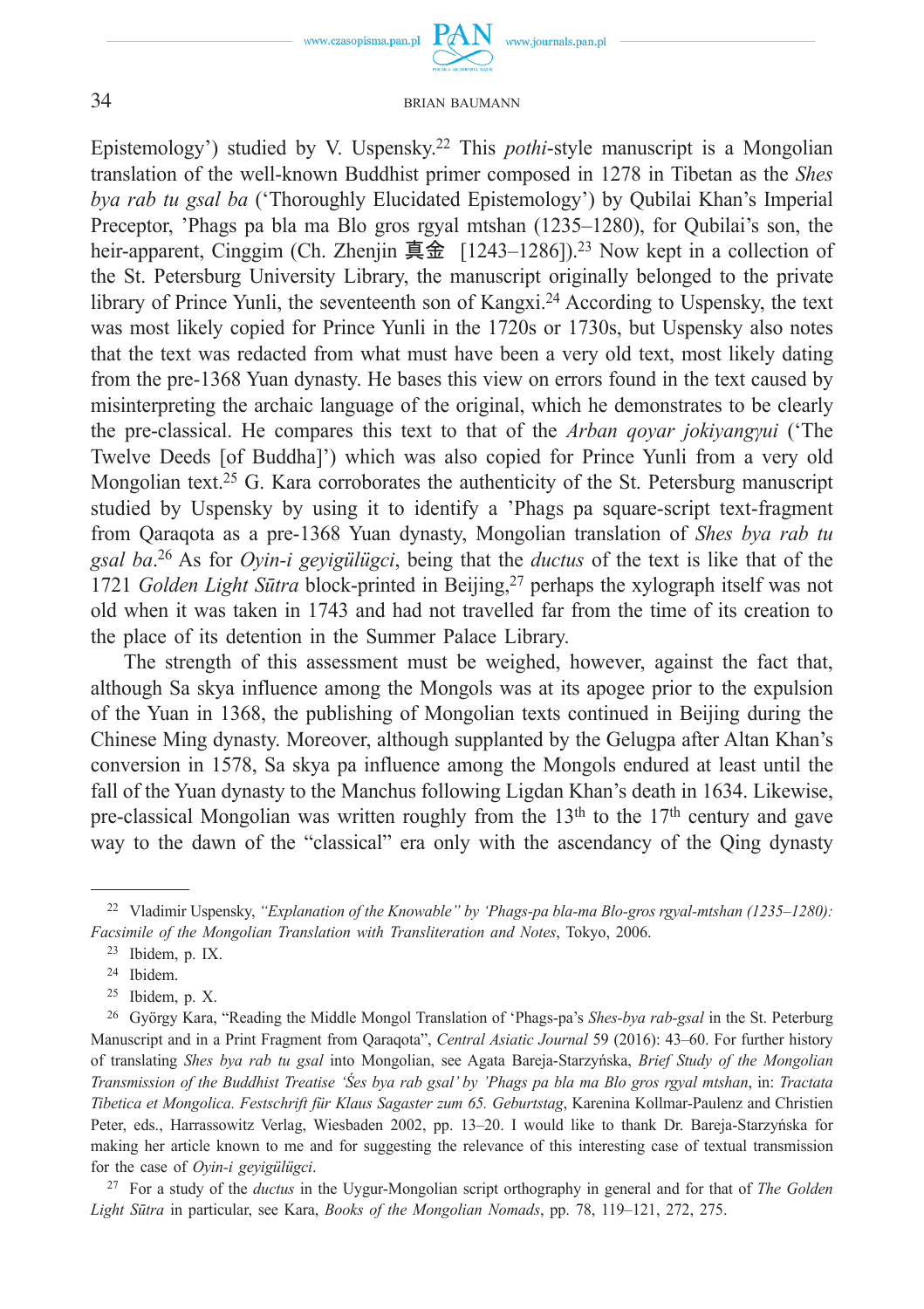



*ca*. 1636. To this must be added the fact that I have seen nothing of *Oyin-i geyigülügci* but its facsimile reproduction. Thus, I imagine it is possible – though not likely – that this treatise was translated from Tibetan after the  $14<sup>th</sup>$  century during a closing era of the pre-classical period.

## **Pre-Classical Language**

In the *Oyin-i geyigülügci* a pre-classical Mongolian language is evident in the text's grammar and word-stock.

As for its grammar, the plural is marked with ancient suffixes -*d*, -*s*, and -*n*. For instance, in the phrase *merged onuγtun* "the sages ought to know" we have a plural -*d* in *merged* 'sages.' In *aγulas-un qaγan* "king of mountains" we have a plural -*s* in *aγulas* 'mountains.' In *aran gergen nökör següder terigüten* "men, wives, companions, retinue, and so forth" we have a plural suffix -*n* in *gergen* 'wives.' Note that in this same phrase, whereas in classical Mongolian the singular form *aran* is obsolete and the plural form *arad* comes to be used in the singular to denote a 'common man,' here the pre-classical term *aran* 'man' is a singular form used in the plural sense to denote 'men, people, or commoners.' Also in the way of plural forms, whereas in classical Mongolian the third person possessive pronouns *inu* and *anu* are used indiscriminately as subject markers, here they – tend to – maintain their original distinction, *inu* marking the singular, *anu*, the plural, e.g. *ücüken ber amuγulang inu ügei bui* "without even a lit bit of rest" (53v); versus *ayul jobalang-ud-i anu neng olan* "dangers and sufferings are extremely many" (45r). The text also uses plural forms of verbal nouns. The *nomen perfecti* -*γsan/-gsen* takes a plural -*d*, e.g., in the word *kökegülügsed* "those that have been suckled at the breast" (12r). And the *nomen futuri* -*qui/-küi* takes a plural suffix -*n*, e.g., in the word *kemegdekün* "those who are said to be" (16r).

The dative-locative case is marked with the typically pre-classical forms -*a*/-*e* and -*da*/-*de//-ta/-te*. For instance, in *balai mungqaγ aduγusun-a töröjü jobamui* "being born a dumb beast they will suffer" the -*a* suffix is used to mark a dative-locative form of *aduγusun* 'beast.'

The typically pre-classical combined dative-locative-ablative suffix -*daca*/-*dece* is also attested, e.g., in the phrase *tere yirtincü-dece maγad aldaraqu* "all will be lost from that world."

A late pre-classical form -*gi* is sometimes used to mark the accusative case, e.g., *γabiy-a-gi abqui yosun* "the custom for receiving merit" (8v). When it comes to the accusative case, whereas the classical language tends to use accusative case endings only to designate definite objects, here the accusative case marks any direct object whatsoever, even an object of an indefinite nature; e.g., *daγusqal-i ügei jobalang-ud-i üjen bui* "[they will] experience suffering that is without end" (39r).

In keeping with the accusative case example, as typical of the pre-classical language, inflection is used pervasively for grammatical forms in general. That is, word forms are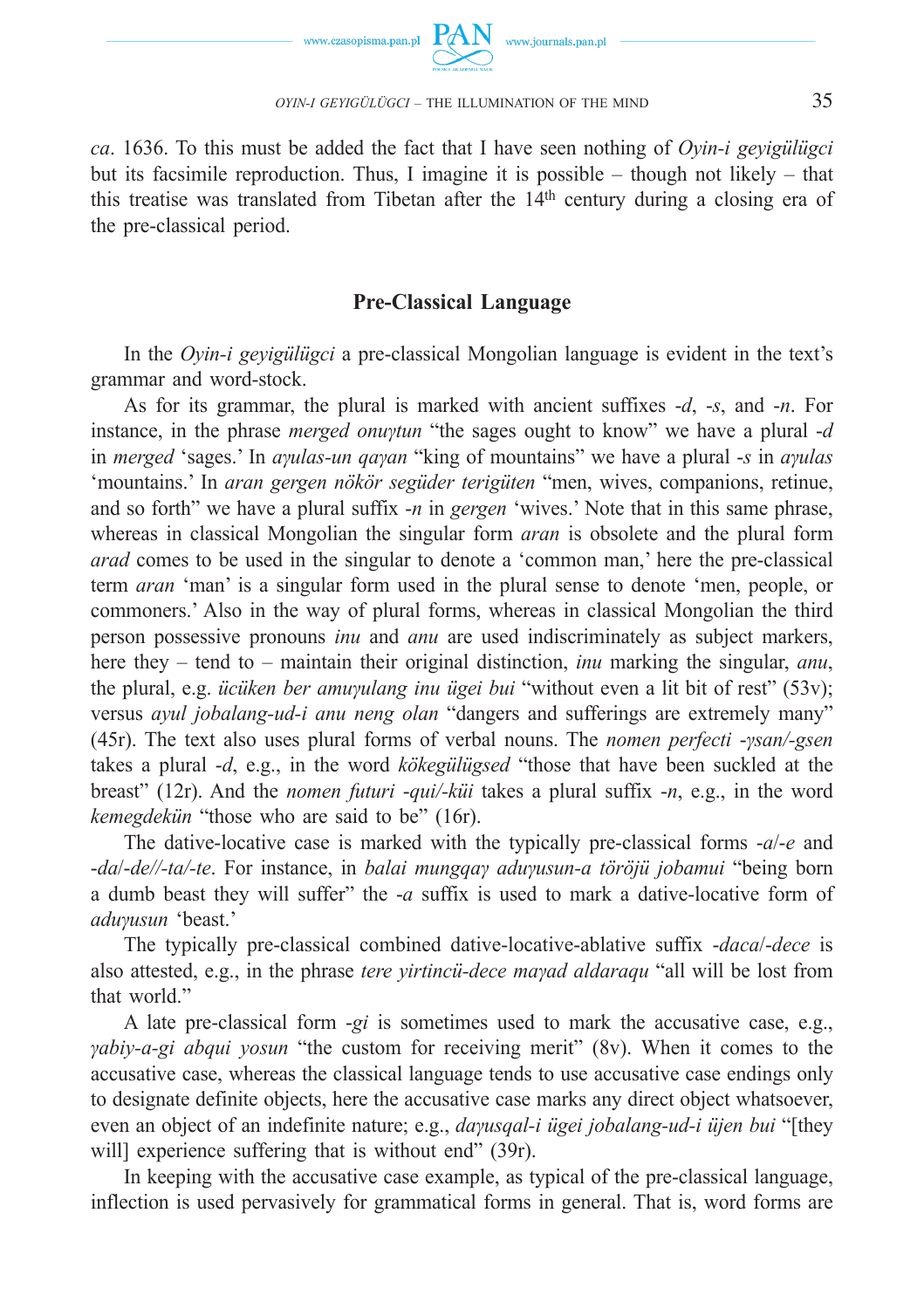

www.journals.pan.pl

#### 36 BRIAN BAUMANN

much more apt to take declensional suffixes than in the classical language. For instance, in the phrase *tere metü-dür sedkil-i aγul-un cidabasu* "if one is able to contain the mind in that way" the conditional converb *cidabasu* "if one is able to" is used in the manner of a verbal noun such that its actor *aγul* 'to contain' takes a genitive suffix -*un*. Note that this actor *aγul*, comprised of *a*- 'to be' and a deverbal noun suffix -*γul*, itself functions as a deverbal noun. So functioning, as a noun it takes a case ending, the genitive -*un*, and as a verb takes an object, *sedkil-i*. Note too that as the object of *aγul*, *sedkil* 'mind,' though indefinite, nonetheless takes the accusative case ending -*i*. Pressing further, this process of being able to control the mind is qualified by the phrase *tere metü-dür* "in that way" wherein the postposition *metü* 'like' is declined in the dative-locative case as a noun.

As for verbal conjugations, the *converbum praepartivum -r-un/- r-ün* is used without restriction. Whereas in classical Mongolian this form tends to be used only in a few stock phrases such as *eyin kemen ügülerün* "said thusly ...", *jarliγ bolurun* "made the following edict ...", and so on, here it may be used with any verb stem. For instance, it is used with the verb *orci-* "to go around" in the passage *basa basa törön ükün orcir-un: barasi ügei jobalang-i üjejü* "due to going around again and again being born and dying, [they] experience endless suffering" (13r).

Typical of the pre-classical, the optative form -*dqun*/-*dkün* is used, as in the phrase *γaγca sedkil-iyen ögcü sonosudqun* "please give your full attention and listen" (2v).

The typically pre-classical benedictive or mild imperative form -*γdaqui*/-*gdeküi* is used as well, e.g., *buyan-tu sayin üiles-i ö[d]terlegdeküi* "[one] ought to hasten to do meritorious good deeds" (92v). Note here too that, whereas in the classical language the *nomen futuri* suffix -*qui*/-*küi* is no longer used as a predicate, here this usage is attested.

The verbal stems *a-* 'to be' and *bü*- 'to be' are not defective. In the classical language the auxiliary verb and copula *a*- 'to be' is used in only certain conjugations, but here it takes any of numerous forms, the conditional, *abasu*; the passive, *aγda*-; the causative *aγul*-; the present tense, *amui*; the *nomen futuri*, *aqu*, *aqui*, and more. In *aqun-i* we have the accusative case ending (-*i*) to the plural form (-*n*) of the future verbal noun (-*qui*) functioning as a substantive form of the verbal stem *a*- 'to be'. As for *bü*-, here we find its forms frequently attested in the classical language, *böged*, *bögesü*, and *bögetele*, but also *bükü*, *büküi*, and *bür-ün* as typical of the pre-classical.

In certain cases the text's orthography reflects late Middle Mongolian pronunciation. Instead of the familiar form *busu*, we find *büši* 'different, other,' a form attested in the tetraglot dictionary *Muqqadimat al-Adab*, our main source for the western dialect of Middle Mongolian. Likewise, instead of the classical form *oyun* we find *oyin* 'mind, intellect' as in our title, *Oyin-i geyigülügci*. This form is attested in the pre-classical Turfan texts.28

Interrogative prowords include arcane forms. One finds the term *kejiy-e* 'when' denoting a certain time or occasion as it does in classical language but also the preclassical forms *ejiy-e* 'this time' and its counterpart *tejiy-e* 'that time.'

<sup>28</sup> Cerensodnom and Taube, *Mongolica*, p. 11.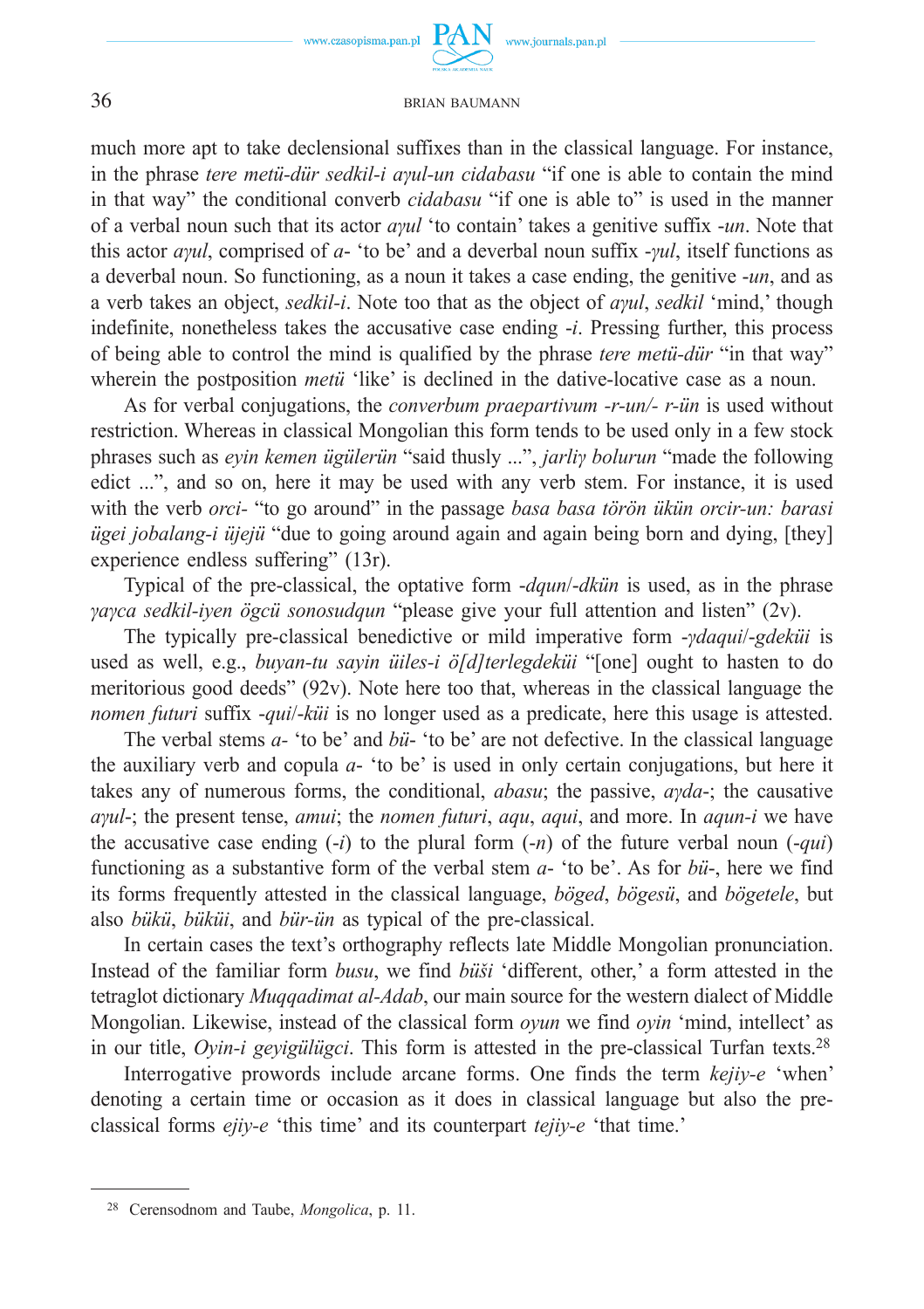

As for word-stock, the text relies heavily on Uygur. Found frequently throughout the text is the Uygur conjunction *taki* 'and, also.' Other Uygur terms include *ada* 'danger; demon;' *ed tavar* 'possessions;' *jad* (< Uy. *yad*) 'stranger, alien;' *kilinca* (< Uy. *qïlïnč* 'deed, action; sin;' *öd* 'time'; *yeründeg* (Uy. *yöründek*) 'antidote;' *yelvi* 'magic, illusion;' as in *qamuγ-i jegüdün yelvi kemen uqaju* "understanding all as illusory (lit. 'a dream illusion')" (65r); and *tetürü* (Uy. *tetrü*) 'inverse, illicit, perverse' for Skt. *anavanirvṛtta*. Tib. *bzlog*, as in *tetürü kilincas-un kücün-dür tögeri*- "to be lost under the power of illicit deeds" (14v).

One also finds here numerous rare terms which, if elsewhere attested, tend to be found only in pre-classical sources. One such term is *jilmaγan* 'callow' as in the phrase *jilmaγan nicügün joljaγan* "callow, naked fledgling" (109v). Likewise, in the phrase *qomorγan-dur qaγaγdaγsan göröged metü* "like wild game enclosed within the circle of hunters" (21r) the word *qomorγan* 'circle of hunters' is the term for a royal hunt used during the imperial time. The classical term is *aba* 'battue.'<sup>29</sup>

#### **Prosody**

Assuming that the text has been translated from Tibetan, whoever the translator was, he appears to have been a true master – in the medieval sense of the term – and this translation, a masterpiece. The exceptional quality of the work is evident from its lexicon, the richness to which shows the translator's deep knowledge of Mongolian, and also from its prosody. The 114 folio text is set in quatrains, approximately 226 fourline stanzas. Lines are linked through stave-rhyme alliteration, known in Mongolian as *toluyai golbaqu* "the joining of the heads." Stave- (or head-)rhyme, as opposed to endrhyme, is the common verse form of Mongolian prosody, because, unlike the Chinese language – where rhyme springs eternal – Mongolian syntax uses but a limited set of finite verb forms at the end of a sentence, making end-rhyme tedious. With stave-rhyme as a foundation, the translator plays off of this basic structure in various ways using, for instance, forms of repetition, parallel structure, and the inversion of word order.<sup>30</sup>

In stave-rhyme, each quatrain has its own alliterative tone, as, for example, in *Oyin-i geyigülügci*'s opening stanza:

<sup>29</sup> Thomas T. Allsen, *The Royal Hunt in Eurasian History*, University of Pennsylvania Press, Philadelphia 2006, p. 26.

<sup>30</sup> For a study of stave-rhyme alliteration in Mongolian prosody, see György Kara, *Stave-Rhyme, Head-Rhyme, and End-Rhyme in Mongolian Poetry*, in: *Altaic Affinities: Proceedings of the 40th Meeting of the Permanent International Altaistic Conference (PIAC)*, Indiana University: Bloomington, 2001; see also G. Kara, "Mongolian Verses without Alliteration", *Annales universitatis de Rolando Eotvos nominatae*, Budapest 1972, pp. 161–168; and Peter Zieme, "Zur buddhistischen Stabreimdichtung der alten Uiguren", *Acta Orientalia Academiae Scientiarum Hungaricae* 29 (1975), pp. 187–211.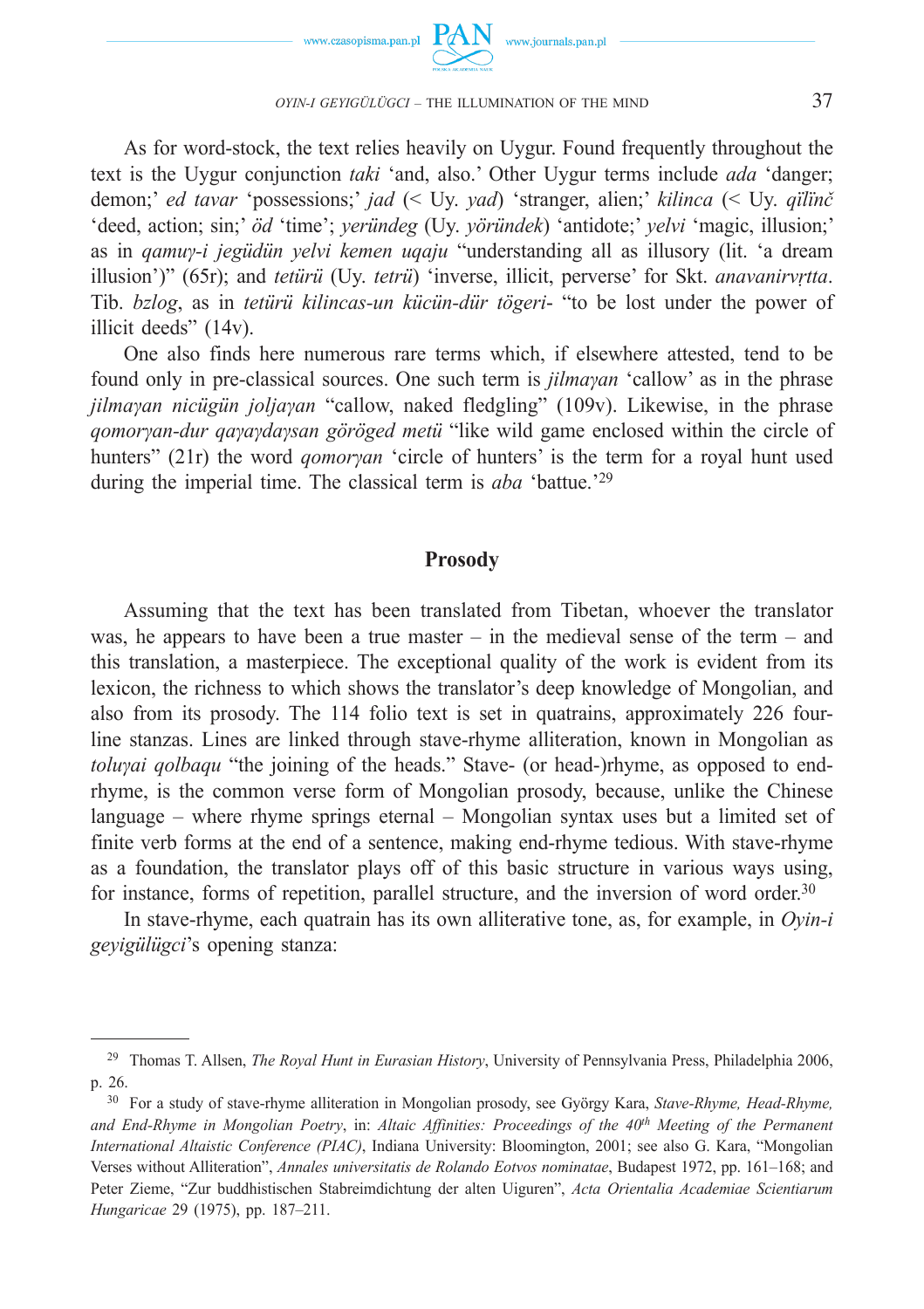

*Γayiqamsiγ nigülesügči tere naran: γangγ-a ümürigüldegsen kümüd ceceg: γar-un alaγaban oroi deger-e: qamuγ-aca kündülen mörgüjü bür-ün*  (1v)

Wonderful compassionate one, that sun, Lotus flower that blooms from the abyss With the palms of my hands turned upward I bow down before you in full respect.

Note that in the final verse of the stanza the initial *qa*- in the word *qamuγ* is orthographically the same as the initial  $\gamma a$ - in the preceding three verses but phonetically different, the *q* being unvoiced whereas the  $\gamma$  is voiced. This distinction shows a typical quality of Mongolian stave-rhyme alliteration, which is more literary than oral, orthographic but not necessarily phonetic, more for the eye than for the ear.

In addition to stave-rhyme, the text uses internal rhyme from time to time as in the verse: *jilmaγan nicügün joljaγan inu ber* "as for the callow, naked fledgling" (109v). In the verse *daγutay-a tas tus dongγoduγad gilbeljü* "thundering with a rumble and flashing" (18v) we have cacophonous internal alliteration in imitation of the sound of rolling thunder. In the first couplet of one stanza: *bariy-a-dur inu basa basa bariγdaju // basa basa törön ükün orcir-un* "Bound up in fetters again and again // they live and die going round and around" we find strong *ba*- alliteration throughout. Together with the repetition of *basa* 'again' these verses create a dizzying sense of infinite regress characteristic of the physical world's ceaseless turnings and constant "becoming."

The incidental repetition of words that we see in this example gives way to repetition as a verse feature of its own. Note the repetition of the first two verses below:

*olan ügülejü ber yaγun kereg: olan ülü taγalaγdaqun üiles-i: ulam-aca asaγuju sonosuγad saca: oγorcu mün deger-e gejü talbiγdaqui* (94v)

What's the use of much talking? Ask freely About those things that cannot be surmised, But the moment that the answer is heard, Immediately refrain from speaking.

Repetition of individual words gives way to the repetition of phrases and to parallel structure, as in the four quatrain passage below:

| tayalaqun sayid-aca qayacaqui ba:                  | There's suffering in being separated           |
|----------------------------------------------------|------------------------------------------------|
| daki qayacaqui bolbasu kemen eriküi                | From one's loved ones and, once separated,     |
| <i>jobalang:</i>                                   |                                                |
| dayisun mayud-luy-a uciraquy-a ba:                 | In seeking them; there's suffering in meeting  |
| daki uciraqui bolbasu kemen ayuqui<br>$jobalang$ : | Enemies, evils and in fear of them.            |
| öri sadun kemegdeküi olan bolbasu:                 | When one has many friends and relatives        |
| üküleng yasiyun jigür-dü jobalang:                 | Their deaths bring swift and bitter suffering. |
| öri sadun terigüten ügei bolbasu:                  | When one has neither friends nor relatives     |
| üjen yadaqui dayisun ola-tu jobalang::             | One suffers many hateful enemies.              |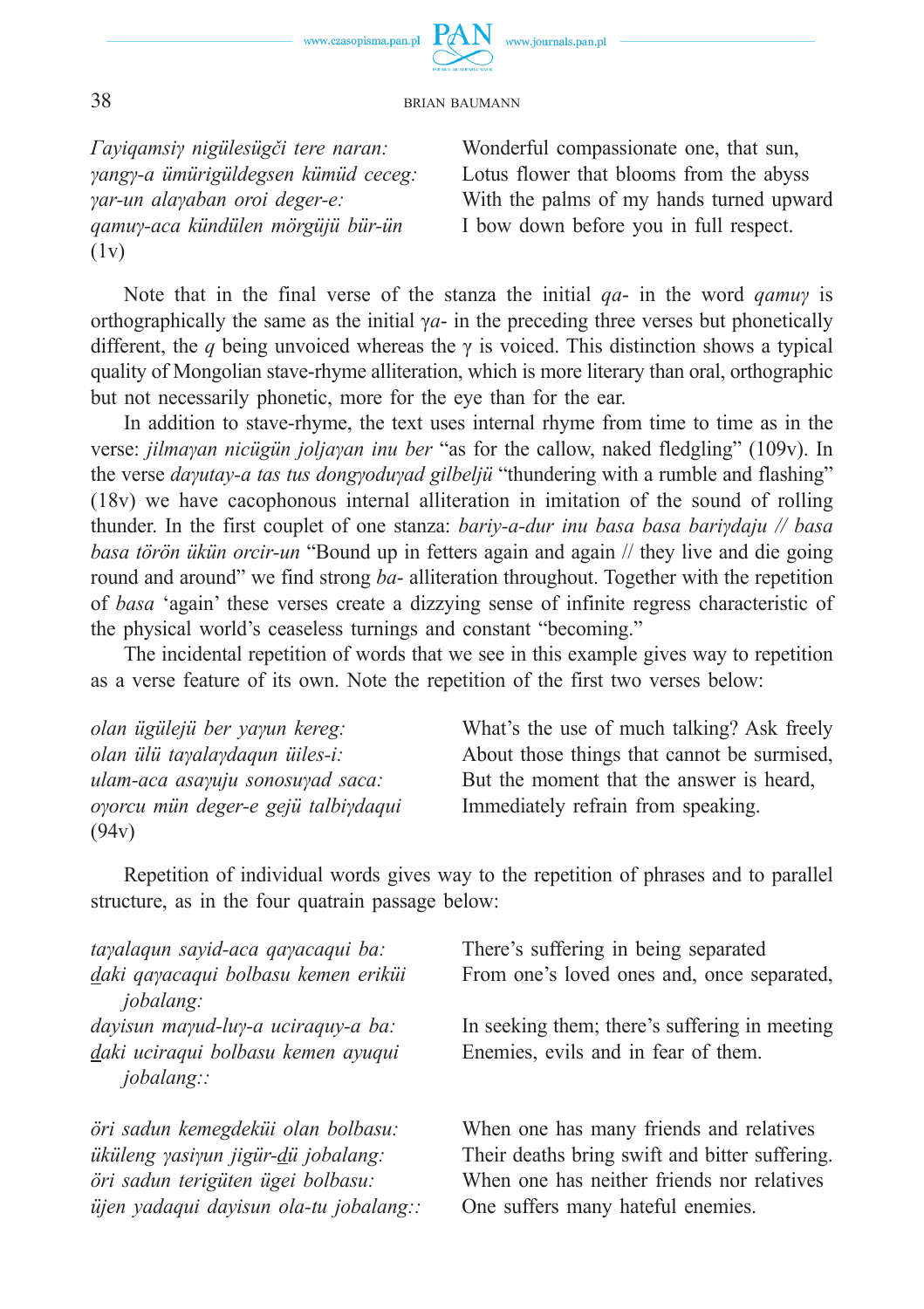



| adal qar-a ed tavar ügei bolbasu:<br>ayuy-a asuru berke qoq-a jobalang:                                 | When one has no livestock or possessions,<br>There's the suffering of great hardship and |
|---------------------------------------------------------------------------------------------------------|------------------------------------------------------------------------------------------|
| adal qar-a ed tavar yeke bolbasu:                                                                       | dearth<br>When livestock and possessions are many                                        |
| asaran quriyan yadaqui uliy jobalang:                                                                   | There's the nuisance of looking after them.                                              |
| oqor nasulabasu ödterken üküküi:                                                                        | If one lives a short life, he dies too soon.                                             |
| urtu nasulabasu öteljü üküküi kiged:                                                                    | If one lives a long life, he dies grown old.                                             |
| ücüked-e ba daki yekes-e ba:                                                                            | These sufferings that herewith have been<br>told                                         |
| <i>ügülegsen edeger jobalang-ud bolun bui:</i> Befall both the least and greatest alike.<br>$(51r-52v)$ |                                                                                          |

As a form parallel structure, the text also makes use of parable, that is, the juxtaposition of analogous terms side by side. Note the following stanza:

*yeke nigülesküi sedkil-i ködölgegdejü: yerü qubitan-u bodi linqu-a-yi: yekede delgeregülür-ün burqan naran: yirtincü-dür nigen nigen-de urγuyu::* (5r) Moved by his greatly compassionate mind, Awakening lotus of those so fated, In order that it might greatly flourish, The Buddha sun on earth at times will rise.

In verse two in the phrase *bodi linqu-a* 'awakening lotus' the abstract concept *bodi* 'awakening' is made concrete in metaphor by juxtaposition with *linqu-a* 'lotus' (Ch. *lianhua*  蓮花), such that awakening is a lotus. In verse three the structure is repeated in *burqan naran* 'Buddha sun' such that Buddha is the sun. Thus, through the ambiguous verbal stem *delgere-* 'to blossom, flourish' a latent analogy emerges such that as Buddha causes awakening to flourish among those who have a share, so the sun causes the lotuses to blossom. In verse four the analogy is extended into a full-fledged parable such that as bodhisattvas appear one after another in the world, the sun rises time after time upon the earth.

In verse four it is the ambiguous verbal form *urγu*- that sustains the parable. The term *urγu*- can mean 'appear' in a general sense as in the case of a bodhisattva, or it can refer specifically to the rising of the sun. In sum, because the parable is latent in the text its effect comes indirectly and apart from the words themselves. The effect of the parable comes, rather, as revelation when one beholds lotuses blooming in the sun and suddenly calls to mind the flourishing of awaking among those who have a share. And in this way, by making possible the revelation of awakening through the mere sight of common lotuses, the text also makes apprehensible in the same moment the qualities of character that exemplify awakening – beginning with the mind of compassion.

On the whole stanzas show either of two opposing characteristics. Some verses show syntactic unity, be it at the level of phrase, clause, or sentence, and so express what is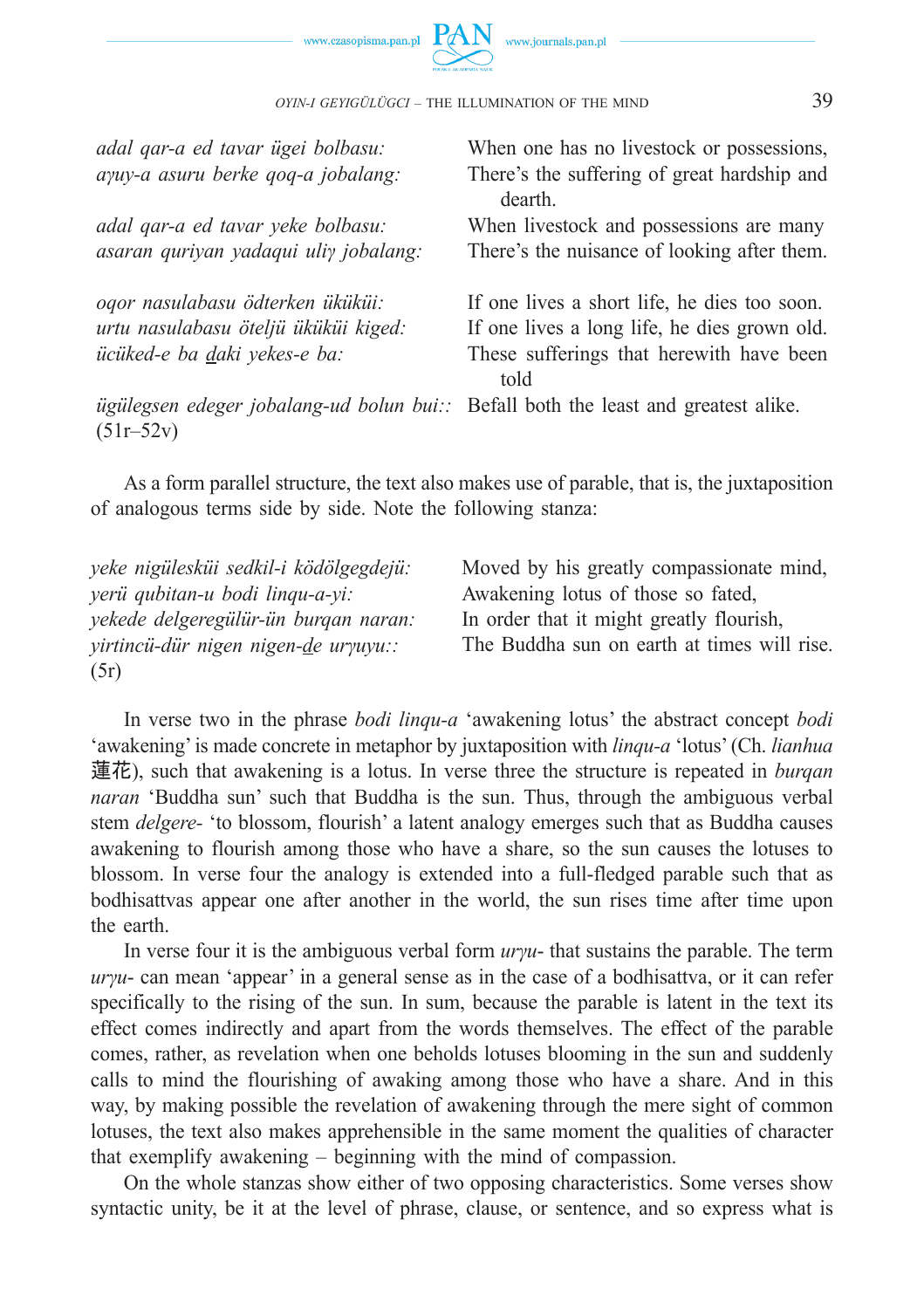

known in Western poetics as 'cloture' or 'semi-cloture'. Other verses show syntactic disunity. That is, the syntactic units are broken between one verse and the next. This is known is Western poetics as enjambment. In the example of syntactic unity below note that each verse constitutes as complete phrase:

| tergen-ü kürdün metü orciyad:                                                                  | Going around like the wheels of a cart,   |
|------------------------------------------------------------------------------------------------|-------------------------------------------|
| tengcircü basa basa orcin amui:                                                                | Grown confused as round and around        |
|                                                                                                | they go.                                  |
| tetürü kilincas-un kücün-dür tögerijü                                                          | Lost to the power of their perverse sins, |
| yabuyad:                                                                                       |                                           |
| <i>tegsi orčilang-un kinayan-tur ele jobamui::</i> In the cycle's control all suffer the same. |                                           |
| (14v)                                                                                          |                                           |

Here is an example of a stanza with enjambment:

| asanggi galab-ud-tur qatayujiju:     | Enduring innumerable eons,               |
|--------------------------------------|------------------------------------------|
| ariyun qoyar čiyulyan-i dügürgejü:   | Filling the two pure accumulations,      |
| asuru ariyun nom-un töb-dür edüge:   | Now at the center of the great pure law  |
| $amurliju$ nuta sayumui tere boyda:: | Resides unshakably blissful, that saint. |
| (3v)                                 |                                          |

Note in line four how the imperfect converb *amurliju* 'being blissful' carries over from verse three.

We see in verse four another common feature of prosody, the inversion of normal syntax or anastrophe. Enjambment and anastrophe are often used for the sake of sustaining stave-rhyme – as we see in the example above. But at the same time they are also used for emphasis. Frequently verses begin in rather jarring fashion with the imperfect converb. Doing so forces the reader to think of the subject of the sentence, which, often omitted, becomes all-inclusive and so refers to oneself, the reader, affecting him or her in a visceral way. The first couplet of a stanza which we have already studied gives:

| tergen-ü kürdün metü orčiyad:    | Going around like the wheels of a cart,    |
|----------------------------------|--------------------------------------------|
| tengčirčii basa basa orčin amui: | Grown confused as round and around you go, |

Although I have cited these lines as an example of cloture, one might also cite them as an example of enjambment and anastrophe in that the imperfect converb *tengcircü* 'being confused' seems to fit in verse one before the word *orciγad* 'having gone around'. There, however, it muddies the metaphor *tergen-ü kürdün metü* "like the wheels of a cart". At the head of verse two, on the other hand, the act of being confused follows causally from the act of having turned around, the word itself suits the stanza's alliterative tone, and, to my point, its syntax pulls the reader directly into what is happening.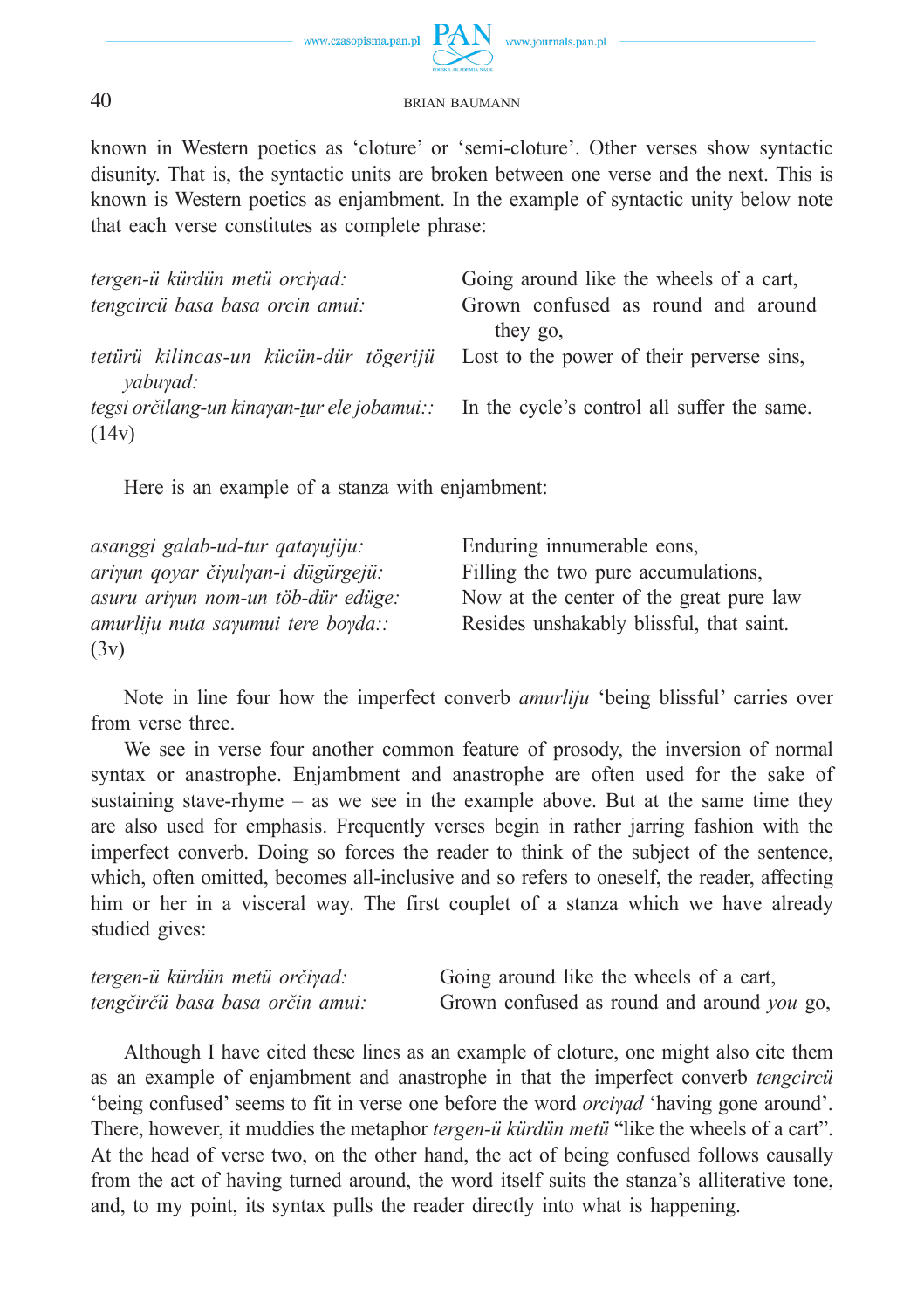

### **Genre**

The lexicon of the text is not only rich in rare words, but its word-stock also shows a remarkable diversity. A sign of this diversity is that the text is rife with terms that occur but once. As mentioned, the text's rich lexicon shows the translator's deep knowledge of Mongolian, but too this high frequency of *hapax legomena* in particular shows that the text treats – what proves to be an extremely broad subject – succinctly. As noted above, Heissig has deemed *Oyin-i geyigülügci* a didactic work or *Lehrschrift*, and this designation is not incorrect. The aim of the text, however, is rather more explicit. It teaches a way to salvation, freedom from the physical world or *saṃsāra*, liberation from the cycle of endless transmigration from being to being, world to world, from the damned in hell, to the hellish realm of insatiable hungry ghosts, to the beasts of the water, land, and air, to the various walks of mankind, to demi-gods, and to the gods in heaven. Salvation comes with *nirvāṇa*, extinction in the darkness of the void.31

A soteriological aspect is ubiquitous in Buddhist teaching. One finds it not only in scripture of every sort but as a major subject of iconography. Canonical literature expressly dedicated to salvation is found in treatises such as the *Karmaśataka* and *Avadānaśataka* and in the *Smṛtyupasthānasūtra*. This emphasis on soteriology shows continuity with early Buddhist works such as the *Mahāvastu* and Vasubandhu's *Abhidharmakośa*. What is more, Buddhist tradition shows affinity with the greater post-Vedic Indian tradition. Its *topoi* one finds in works such as *Mahābhārata* and the *Purāṇa*s. Indeed certain passages of *Oyin-i geyigülügci* mirror the *Purāṇa*s almost verbatim.32

Yet beyond Buddhism the notion of salvation is not unheard of. The genre's distinctive *topoi*, heaven, hell, judgment, rebirth, and so on, belong to other traditions as well. Comparing traditions, however, has historically proven problematic. In a bygone era scholars did often make comparisons, but these tended to be made under a prevailing Christian orthodoxy which defined Buddhist tradition in Christian terms. In recent years the tendency in scholarship has been not only to deny comparison but also to emphasize the non-compatibility of different traditions. For instance, whereas Christian "hell" is held to be everlasting, because Buddhist hell is held to be merely of very long duration, when it comes to Mongolian tradition, Lessing's dictionary goes out of its way to define Mongolian *tamu* 'hell' as "purgatory (not 'hell')."33 In *Scripture on the Ten Kings and the Making of Purgatory in Medieval Chinese Buddhism*, Stephen Teiser stains his study of a Sino-Buddhist treatise on salvation with comparison to Christian tradition at one point and one point only, the English translation of the Sanskrit term *naraka* 'hell, place

<sup>31</sup> For *nirvāṇa*, see Robert E. Buswell, Jr. and Donald S. Lopez, Jr., eds., *The Princeton Dictionary of Buddhism*, Princeton University Press, New Jersey 2014, pp. 589–590.

<sup>32</sup> See, for instance, *Bhāgavata-Purāna* (3.30) on "Samsāra and Sufferings in Hell" in: Ganesh Vasudeo Tagare (transl.), *The Bhāgavata-Purāna*, Part I, *Ancient Indian Traditions and Mythology*, Vol. 7, Motilal Banarsidass, Delhi 1970, pp. 397–408.

<sup>33</sup> Ferdinand Lessing (ed.), *Mongolian-English Dictionary*, Bloomington, 1982, p. 1185.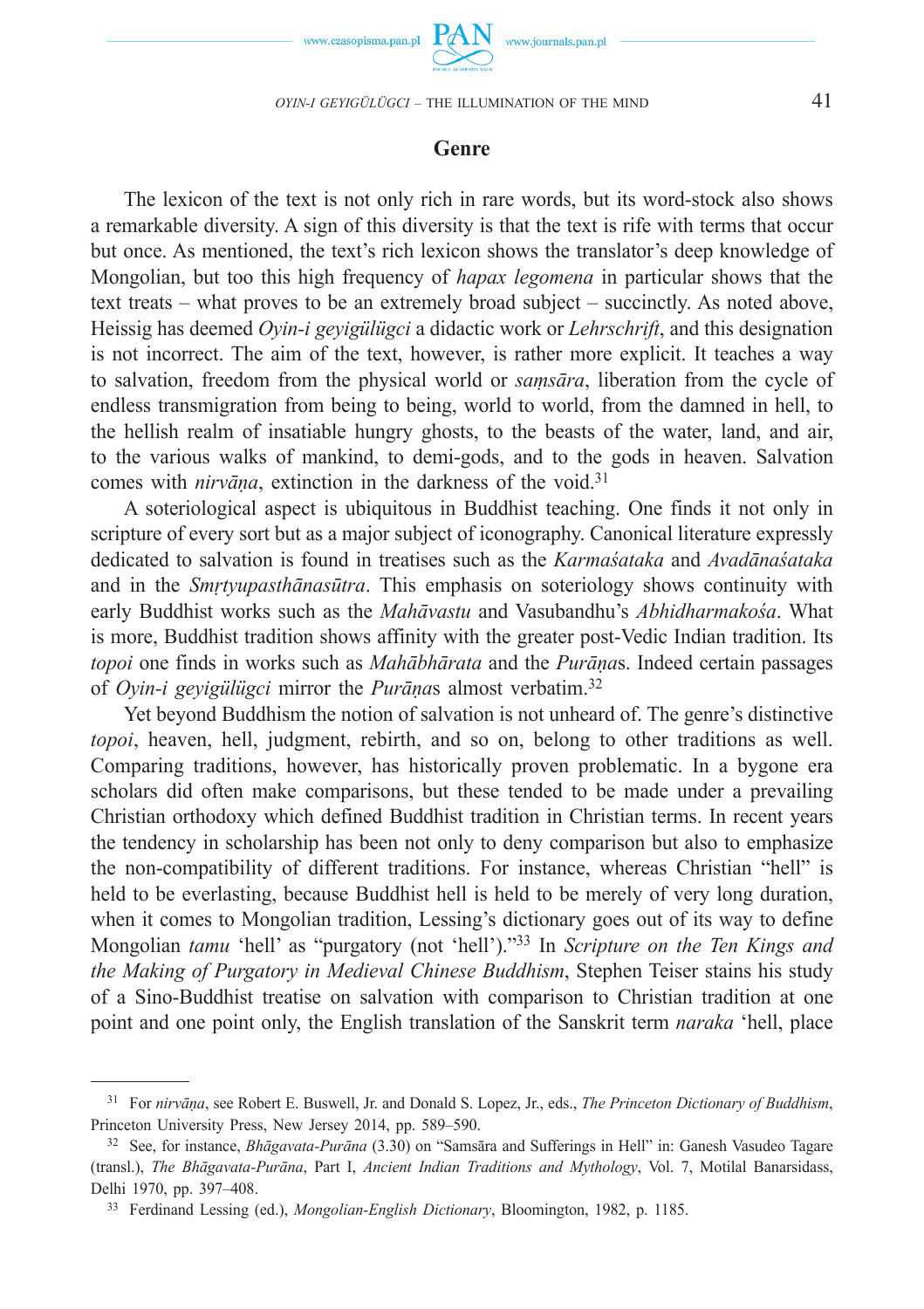of torment.'34 Here Teiser says, "The subject is sufficiently analogous to the medieval European situation to merit the label 'purgatory'."35

Impeding comparison has been the tendency to see soteriology strictly as a matter of belief or speculation into questions unknown or unknowable – in particular, the question of what happens when you die. Questions of this nature have come to be understood as falling under the purview of "religion" as opposed to "science." Ironically, the tendency to see soteriology in this way is the product of soteriological rhetoric, itself, which asks to be taken at face value by positing the answers to these sorts of questions as revealed truth, obtained through visions, dreams, revelations, magical journeys, or the like.

Doing so, however, creates a fundamental divide between scholars of soteriology and their subject. Scholars have no knowledge of what happens when you die. Yet by taking soteriological rhetoric at face value scholars allow that creators of the literature either knew something about death that they do not, or, more typically, scholars surmise that those whom they study held some irrational, imaginary, superstitious, or subjective view of death that they need not share or even that the authors in question merely fabricated answers to unanswerable questions unscrupulously as a means to govern ignorant masses. Again, such assumptions about the purport of soteriology have come to influence how people understand "religion."

To take this "religious" view of soteriology strictly, no comparison of any sort is valid. To compare Mongolian versions of *tamu* 'hell' with either the *inferno* or *purgatorio* of Dante, one finds that, although the Buddhist subject appears similar to that of Dante, the appearance seems merely coincidental. Further, when one recognizes that, when it comes to Chinese Buddhist soteriology, the operative term for the place of suffering after death is not Sanskrit *naraka* but Chinese *diyu* (地獄) 'earth prison,' then these two concepts have little in common, for "earth prison" means nothing like "hell" or "purgatory."

From this point of view one cannot but judge the making of comparisons of any sort to be specious or even duplicitous. Should one venture to make a comparative study in this mode one must be willing to forego logical rigor. Alan Bernstein, for instance, prefaces his *The Formation of Hell* with a strong remonstrance against facile comparison:

Facile comparisons between (...) very different traditions can only be misleading. I propose no direct relationship or literary influence, nor do I invoke the universal structure of the human mind, whereby individual religions necessarily draw from a standard core of archetypes or mythic building blocks. Nonetheless (...).36

<sup>34</sup> See Monier Monier-Williams, *A Sanskrit-English Dictionary*, Clarendon Press, Oxford 1899, p. 471. 35 Stephen F. Teiser, *The Scripture on the Ten Kings and the Making of Purgatory in Medieval Chinese Buddhism*,

University of Hawaii Press, Honolulu 1994, p. 1.

<sup>36</sup> Alan E. Bernstein, *The Formation of Hell: Death and Retribution in the Ancient and Early Christian Worlds*, Ithaca: Cornell University Press, 1996, p. 11.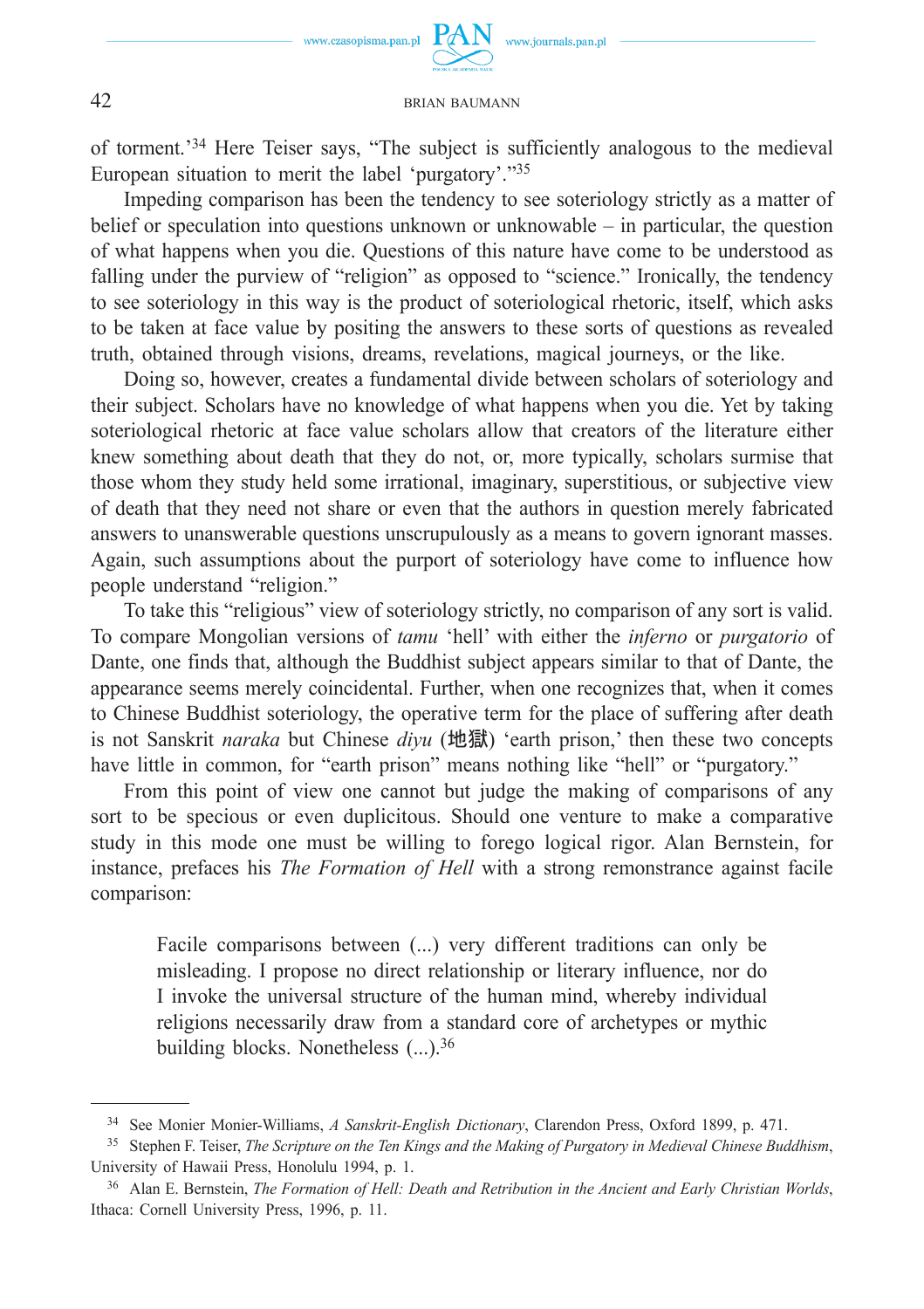

He then goes on to make comparisons anyway. The rationale for doing so is that one cannot but draw comparisons, for the coincidences between traditions are too compelling not to.

However intriguing coincidences may be, that which is true for other subjects is true for soteriology as well: substantive comparison cannot be made in the absence of a valid standard by which to judge. Due to soteriology's apparent attention to unanswerable questions, no such standard may be applied to it. With no valid means by which to assess it, soteriology becomes an accidental subject studied not as if it were essential but subjectively by those who, for whatever reason, find it interesting. Ironically, here again it is soteriological tradition itself that impedes how observers perceive it. Soteriology projects a future-oriented, faith-based view of a world governed by immutable order as if such a world were status quo. In so doing, the worldview that soteriology engenders leaves those who live by it to forget that for the time being nature is in truth or apparently void and that the worlds created against the void are mutable, imperfect, and given to a conventional order. In leaving those under its thrall to so forget, soteriology obscures the standard by which its own existence is to be understood because it obscures the scientific first principles that govern the here and now.

These scientific first principles begin in realization that there exists in nature an abiding, ever-looming void, a one-and-undifferentiated state absent of orientation. For those who face nature directly, the void is an ever-present reality. Those who live within an established order created for them by others might not readily perceive it but should they momentarily fall outside of the established order the void instantly becomes all too real. One meets it when navigating in wilderness, when lost, caught in a blinding storm, or fallen into a state of panic. Given the void's ever-looming presence, the genesis of any given world lies in the use of science to overcome it. In the face of the void, science begins with the fixing of an arbitrary point of reference.<sup>37</sup> From a point of reference emerges a horizon. The horizon separates heaven above from earth below. Upon this horizon heaven reveals four cardinal directions. With these cardinal points as foundation, it is possible to create conventional systems of orientation by correlating or synchronizing the four directions with the four seasons, such that at the solstitial and equinoctial nodes great arches, known as colures, emanate from the four directions and intersect at right angles at – for peoples in the Northern Hemisphere – the celestial North Pole. These arches form heaven into a metaphysical "vault" or "firmament" which may be further reticulated into a matrix consisting of lines of latitude and longitude. Within the heavenly vault the positions of celestial bodies may be used to indicate occasions in time and

<sup>&</sup>lt;sup>37</sup> Note carefully that the fixing of this point typifies that which is quintessentially scientific. That one finds orientation by doing so holds true irrespective of any one person and the passing of time. The act is universal to human experience. Note as well that, whereas the act of fixing an arbitrary point of reference defines that which is quintessentially scientific, the point that is fixed, being arbitrarily chosen, is conventional. The discipline to maintaining this arbitrarily chosen, conventional point epitomizes that which is quintessentially religious. Thus, in any first point of orientation, these two things, science and religion, are inextricably linked. One cannot separate them.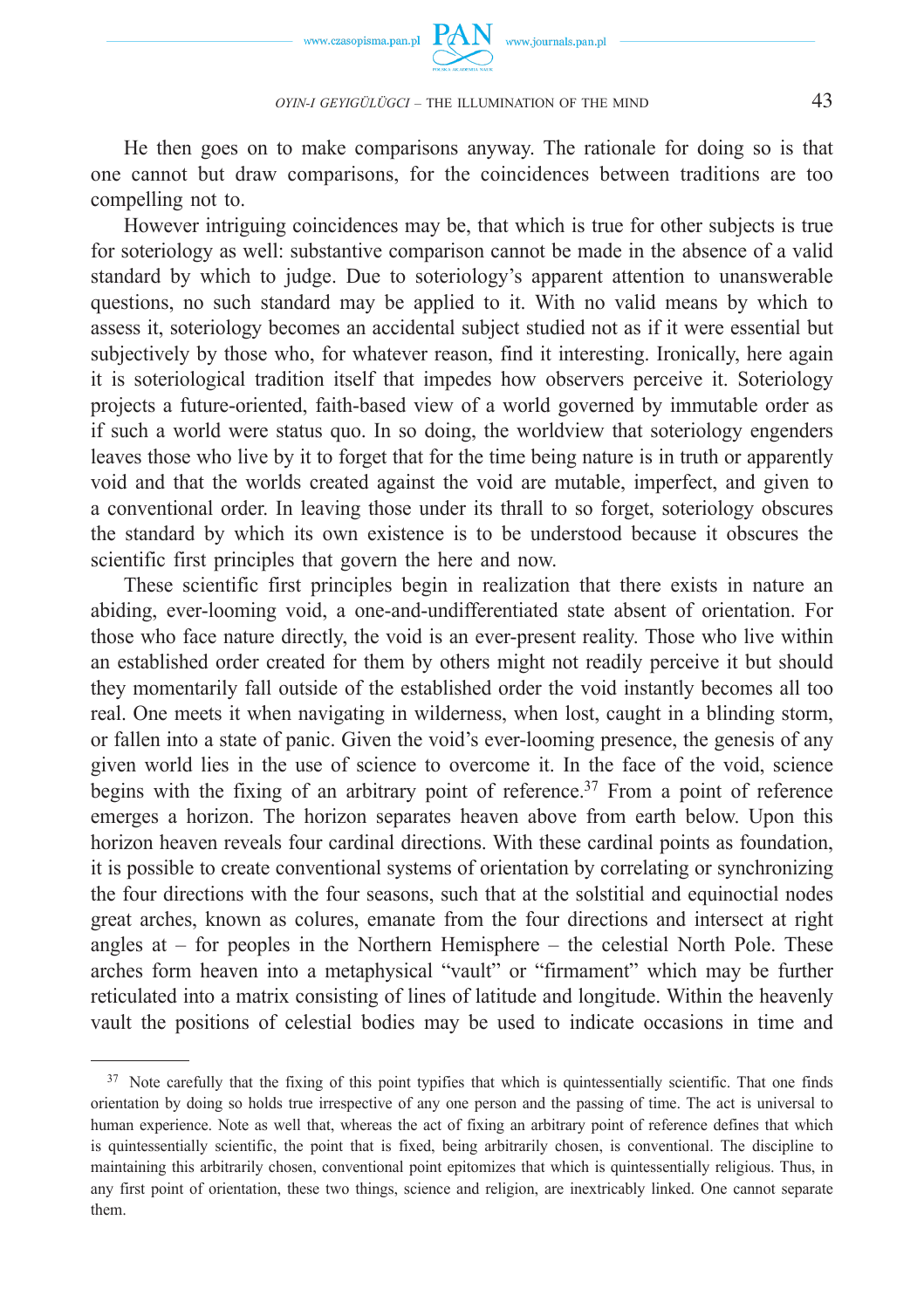www.journals.pan.pl

positions in space such that any place or season on earth has its corresponding sign in heaven. Orientation thus begets symmetry between heaven and earth such that the order to a given government is reflected in the order it imposes on the sky and vice versa.

Historians recognize the primacy of this symmetry to aristocratic government but tend to forget that when symmetry between heaven and earth is the mode of knowing, knowledge cannot but be expressed poetically as allegory such that seemingly mundane terms in actuality refer to celestial phenomena. The word "dog" might refer to Sirius; "pitcher", Aquarius; "river" the ecliptic; or what have you. Worth mentioning for their relevance to the discussion below are allegorical tropes of hell. The term "hell" itself refers to the unseen or hidden aspect of the sky. When it comes to hell, celestial bodies that set below the earth's horizon "die" in the west and are "reborn" or "resurrected" on the horizon in the east. In symmetry, human dead abide sympathetically beyond the western horizon on an island where the sun sets.<sup>38</sup> Other tropes of hell include the sun setting into water as a "lake of fire,"39 the mire of earth into which celestial bodies descend and out of which they rise as "human filth,"40 the upside down vault of sky through which the sun makes its nightly journey as a "boiling cauldron,"41 and the determination of time at night as a "Great Judgment" of souls.<sup>42</sup>

Though poetic in expression, order so wrought is fraught with imperfection. It is subjective, relative, irrational, conventional, static, contradictory, imprecise, esoteric, created and maintained by force, and so on.

In the face of this abiding imperfection, a teaching gained acceptance that salvation might occur through faith in the possibility of achieving a new world order in the future. Salvation meant eschatology, the destruction of the contemporary world order, and apocalypse, the dawn or revelation of a government, infallible in its conformity with an immutable order in nature. This government was to rule the world, the entire sphere of the earth, irrespective of any one person, in peace and justice forever. For the sake of making progress towards this order, peoples acted in like ways. They repudiated the physical world itself and the knowledge and wisdom that govern it as mundane and inherently imperfect. They supported institutions dedicated to penetrating the mysteries of nature through specific disciplines of inquiry. And they altered their vision of the world to accord with the order they sought to make manifest by socially re-engineering the mores that govern human behavior. In this they made perfection of moral virtue the measure of salvation over noble birth-rite or allegiance to any earthly person or thing.

<sup>38</sup> Marchall Clagett, *Ancient Egyptian Science*, vol. 1, American Philosophical Society, Philadelphia 1989, pp. 355–358.

<sup>39</sup> Raymond Faulkner, *The Egyptian Book of the Dead: The Book of Going Forth by Day*, Chronicle Books, San Francisco 1991, pp. 49, 51, 89.

<sup>40</sup> Jan Assmann, *Death and salvation in ancient Egypt*, David Lorton (transl.), Cornell University Press, Ithaca 2005, p. 130.

<sup>41</sup> Faulkner, *The Egyptian Book of the Dead*, p. 102.

<sup>42</sup> Clagett, *Ancient Egyptian* Science, pp. 454–482.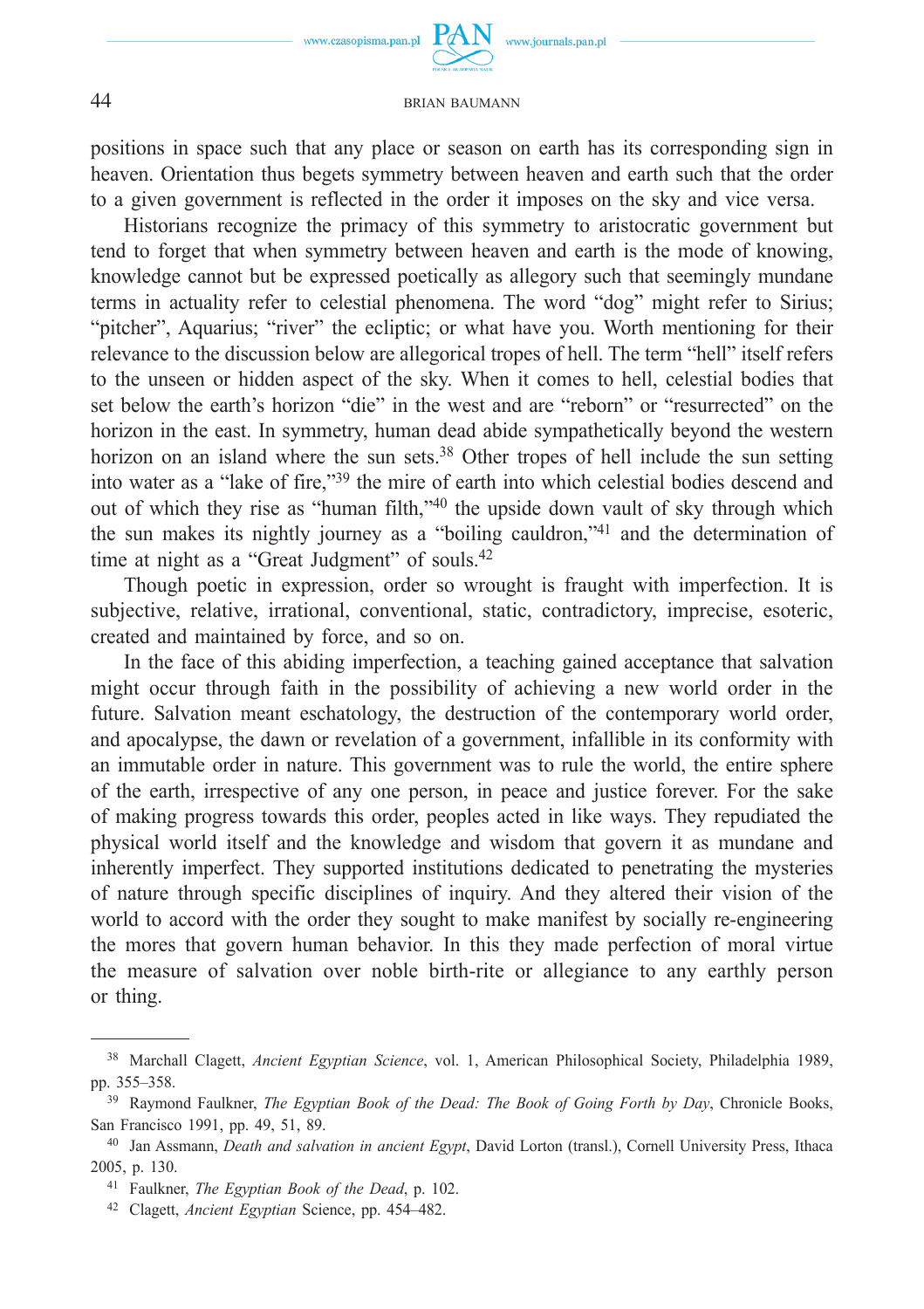

How new-world soteriological government supplanted the aristocratic order of the old world is clear. For one, they transcended the amoral vault of heaven with higher heaven, an empyrean beyond the sky, comprised of abstract concepts such as omniscience, everlasting light, everlasting duration, morality, righteousness, compassion, and common humanity. For another, they took the ancient celestial tropes and refashioned them one by one to reflect the order they sought to make manifest. Likewise, as the means to fight the fires of propaganda with a fire of their own, soteriologists refashioned its tropes and internalized hell away from the hidden aspect of the sky and symbolic locus of the souls of the dead to a conscious state of long-lasting or everlasting duration wherein undead souls are tortured for their sins and heresies so that one day new world order might be realized.

Soteriological teaching appears to have coalesced into a discernable political movement during the Persian Empire (550–330 BC) among peoples in the Aramaic world, that is, among the hosts of nations for whom Aramaic was *lingua franca*. During the Greco-Roman era (332 BC-AD 395) soteriological teaching was taken up by various groups, ethnic and political, who used it to espouse "world religion" in the promulgation of their own respective orders, philosophical, national, and state. These groups include (but are not limited to) the Zoroastrian, Judaic, Platonic, Buddhist, Mithraic, Gnostic, Christian, Manichean, and Islamic. And these vehicles spread soteriological teaching throughout Eurasia.

From this perspective, Buddhist soteriology shares with other traditions an expressly political function. Its literature draws from a deep, wide pool of *topoi*, which, as a rule, have an antecedent in astral science, that is, the science of creating a semblance of orientation in space and time through allegory signifying symmetry between heaven and earth. In its politics and use of *topoi* Buddhist soteriology appears to bear the influence of the greater Greco-Aramaic world into which Buddhism was immersed. And in this context, the study of a Sa skya pa treatise in pre-classical Mongolian verse becomes telling beyond parochial Buddhist limits.

In terms of its scientific foundation, astral *topoi* are spread evenly throughout the text such that *Oyin-i geyigülügc* is taut, stretched tight from stanza to stanza, in allegory. Consider the following:

*degedü nom-un üiles-ece ele anggida: daki kedüi ber kiciyebesü yirtincü-dür: tegerm-e-yi tataγuluγsan eljigen metü: tengcirejü mün γajar-a orcin amui* (8v)

Cut off from the works of the supreme law, No matter how hard one strives in this world, Just like a donkey forced to turn a mill, Tormented in his place, one goes around.

While the image of a donkey put to labor turning a mill makes for a vivid metaphor, in the greater *saṃsāra*, the scene might allude to the turning of the heavens around the celestial pole. In astral science the standard representation of this phenomenon was the figure of a mill-wheel. Greek *polos* and the Arabic term for the pole, *al-ḳuṭb*, refer to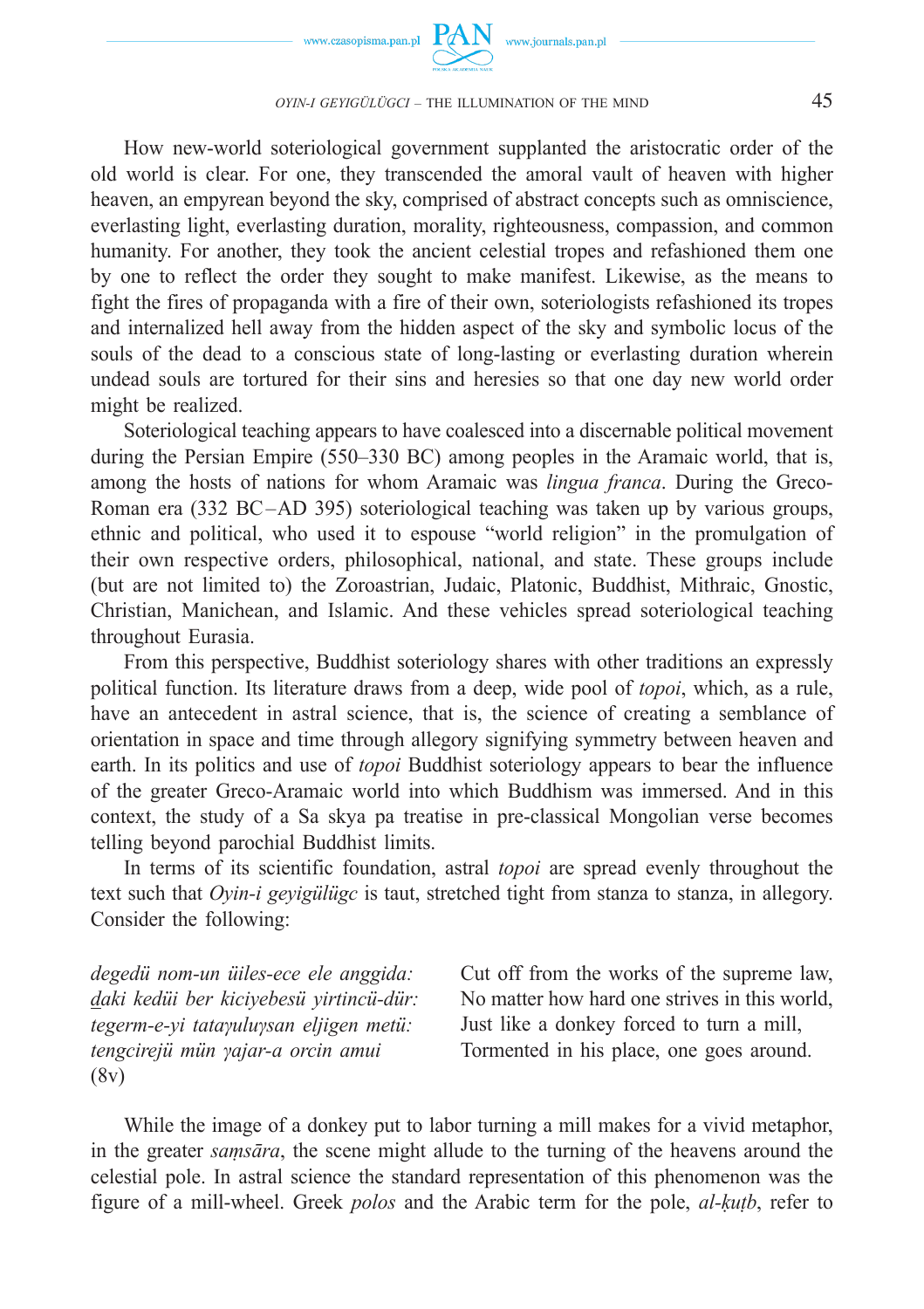

a pivot around which turns a millstone.43 Dante in *Purgatorio* (4.64) mentions the *Zodïaco rubecchio*; *rubecchio*, though usually translated 'red, ruddy, or glowing', refers to an indented mill-wheel.44 Likewise, the year's lead star is said to be "yoked" to the pole and pull the stars through the heavens.45 The allegory of heaven as a wheel pulled by beasts of burden yoked to the pole was a commonplace and known in Indian tradition.46 Across traditions and throughout history numerous stars as various beasts of burden are in some way "yoked" in heaven. However, the most prominent and widely known of these yokes were placed at the colures among stars of the Western zodiac, which was well known in India and to Buddhists.<sup>47</sup> In that system, for traditions that begin reckoning from the summer solstice, the body that pulls the celestial wheel around the pole is the constellation Cancer. In Cancer are two stars well named for this purpose. These are the delta and gamma stars of Cancer respectively, known in Greek astral science as the *Onoi* 'Asses,' popularly known as "donkeys."48

As for its relationship with foreign literatures, consider the following stanzas from *Oyin-i geyigülügci*:

| kedün kedün-de ba daki tamu-dur:<br>geskegsen siremün toyoyan yayca burtay<br>ömekei-gi idegsen:                       | In Hell however so very many<br>Suffer ever torment upon torment                                                                       |
|------------------------------------------------------------------------------------------------------------------------|----------------------------------------------------------------------------------------------------------------------------------------|
| gedesün kebeli keseg keseg tülegdejü:<br>kelkü jobalang-iyar aburida jobamui::                                         | Bowels and bellies burned bit by bit eating<br>Filth and rot from a molten copper pot.                                                 |
| qamtudqaju nigen nigen-e yutuyalabasu:<br>Qaltud-un qayan-ača ber ai öndür:<br>qalayun yal-iyar bütügsen balyasun-dur: | United to be one by one defiled<br>In a city made of searing fire, oh,<br>[With flames climbed] higher than the Lord<br>of the Heights |
| qatatala tülegdebei kilincas-un siltayabar<br>$(9v-10r)$                                                               | How dry one's burned on account of his sins!                                                                                           |

And compare these stanzas to a passage from the Book of Ezekiel (24.1–14), what is known as the "Allegory of the Cauldron:"

Woe to the bloody city, to the pot whose rust is in it, and whose rust has not gone out of it! Take out of it piece after piece, without making any

<sup>43</sup> Paul Kunitzsch, *The Arabs and the Stars: Texts and Traditions of the Fixed Stars, and their Influence in Medieval Europe*, Variorum Reprints, Northampton 1989, XVIII, p. 1

<sup>44</sup> See the Longfellow (1886) translation and commentary; see also Richard A. Allen, *Star Names, their Lore and Meaning*, Dover New York 1963, pp. 4–5.

<sup>45</sup> For "yoke" as term of astral allegory, see Allen, *Star Names*, p. 4, 71, 83–85.

<sup>46</sup> In Indian tradition it is kine in particular that reside in heaven as stars that turn the wheel of heaven. See Monier-Williams, *A Sanskrit-English Dictionary*, s.v. "*go*", p. 363.

<sup>47</sup> Allen, *Star Names*, pp. 364, 431.

<sup>48</sup> Ibidem. p. 111.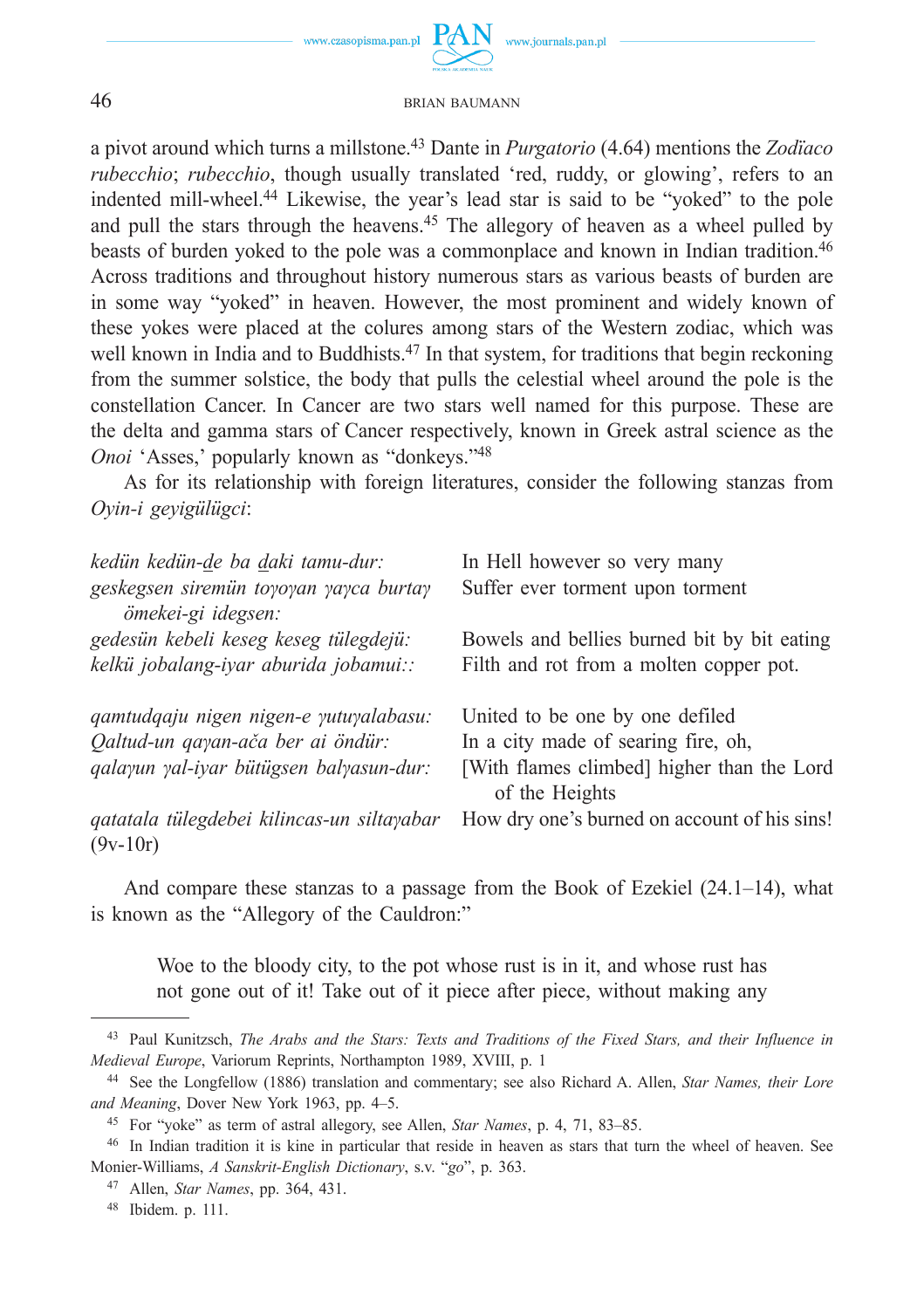



choice. … Woe to the bloody city! I also will make the pile great. Heap on the logs, kindle the fire, boil well the flesh, and empty out the broth, and let the bones be burned dry. Then set it empty upon the coals, that it may become hot, and its copper may burn, that its filthiness may be melted in it, its rust consumed. (Ez. 24.6–13)

In both passages the damned are rounded up to be one by one burned dry in a city of searing flame and boiled alive in a molten copper pot on account of sin. The passages are not verbatim but the correspondence between them goes well beyond coincidence. Yet, if these passages are all one has to go by, judging the nature of the relationship between the two cannot but be subjective and speculative, for who can tell who cooked up (as it were) the idea of using the figures of a boiling cauldron, a burning city, and defilement to chastise people? Notice too how a literal reading of the passages influences one's perception of their authors and the world the authors not only inhabited but sought to govern. The terms that these authors proffer appear to possess no science whatsoever and the governments they uphold appear to be propagated through nothing more than fanciful figments of the imagination.

However, when one reads these passages from the point of view of astral allegory, the question of the relationship between the two becomes objective and verifiable. The terms they share, hell, the burning of intestines, defilement, a pot of molten copper, and a city of searing fire, all refer to observable, celestial phenomena. Each bears science and history. For this science and history the relationship between the two passages can be demonstrated to be one of influence and the transmission of this influence can be traced. Moreover, when one reads these passages as astral allegory one's perception of their authors and their worlds changes dramatically. Rather than fanciful imagination, the terms referenced in these passages are the products of erudition; the employment of the terms for the purpose of propagating a certain order is very carefully calculated; and the governments of the two world orders in question, the Jewish and the Buddhist respectively, are both firmly grounded in science. Think too what this change in point of view means for the interpreter. Rather than remaining aloof from one's subject and making interpretation based on subjective perception or, more profitably, cliquish consensus, the interpreter must engage with the subject and seek to win the erudition necessary to know not only to what tropes such as "cauldron" or "city" or "defilement" refer but also how the authors who use these tropes came to know them and what they intended to accomplish through their use.

Although a thorough explication of any of these tropes (let alone a comparative analysis of the two passages) is beyond the scope of this essay, since the celestial antecedents to the "cauldron" and "defilement" tropes have already been cited above, a brief study of the term "city" might serve to demonstrate something of how the tropes of soteriological literature can be explicated in terms of astral allegory. When it comes to celestial antecedents, there are many kinds of cities. For one, the presence of the "city" as a *topos* in astral allegory reflects its significance as a political center on earth. Because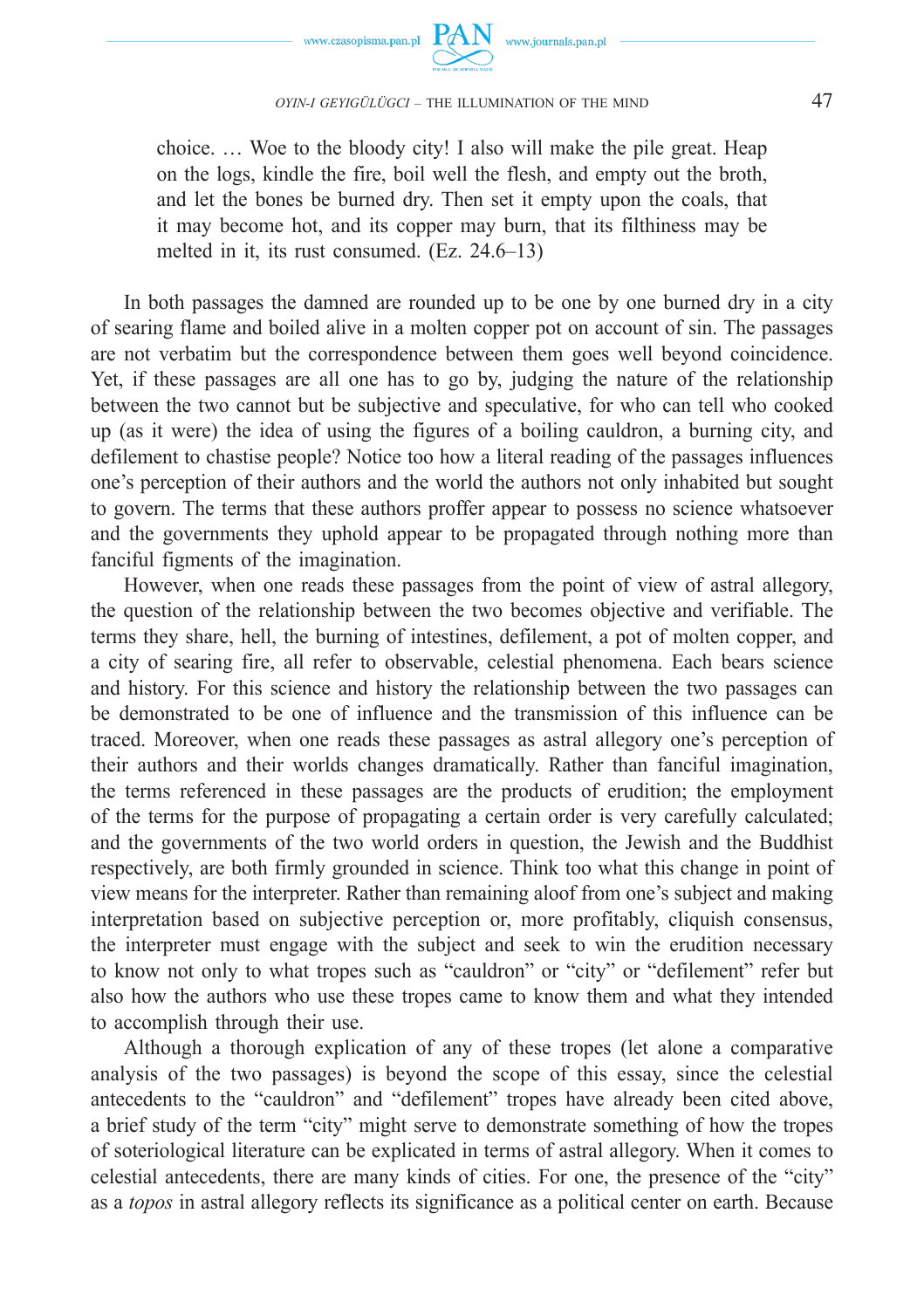

www.journals.pan.pl

#### 48 BRIAN BAUMANN

certain cities serve as centers for constructing great kingdoms or entire world orders, they might be considered more reflective of heaven than others. In ancient Egypt a number of cities served as fixed points of observation from which to apply astral science so as to found order over chaos. One cosmogony was promulgated from Heliopolis, Egyptian Anu, City of the Sun, where falcon-headed Horus was the demiurge and the pharaoh his incarnation.49 The geneses Egyptian cities such as Heliopolis, Memphis, and Thebes provided served not only to govern the local environs but were exported to nations near and far and have continued to influence government and its literature for millennia. From these city-centered cosmogonies one learns the *logos* to the geography of heaven and hell. Geographical terms of the cosmogonic city's local environment, such as a desert in the west, a river in the east, marshes and islands of the sun, the valley of the dead, and mountains in the east and west, all conform to a specific celestial orientation and season. Historically, these features of local Egyptian environment take on significance everywhere Egyptian influence spread and for soteriological literature especially.<sup>50</sup>

Another city that is particularly reflective of heaven is Jerusalem. Jerusalem is a celestial city to Jews, Christians, and Muslims. The blueprint for the celestial Jerusalem is given in *Ezekiel* 40-43 where on the tenth day of the first month of the 25<sup>th</sup> year (573 BC, April 28) Ezekiel has a vision of the new temple. He is set down on a high mountain whereupon he finds a structure like that of a city. He sees a man whose appearance is like bronze with a line of flax and measuring reed in hand standing at the gateway. The man shows him the temple. It is modeled as a reflection of heaven with outer and inner courts, four gates, seven steps leading to each gate, thirty chambers, Janus-faced cherubs, man and lion, and so on. A central motif to apocalyptic literature is the founding of "New Jerusalem" at the cosmic center of a new world order governed by the messiah or second Adam.51 Ibn Sīnā (L. Avicenna, d. 1037) in his *Recital of Hayy Ibn Yaqzān* sings of "Celestial Jerusalem" in an extended allegory.52 *The Apocalypse of St. Paul* gives an extended allegory of Jerusalem as the "City of Christ." The city is made of gold and encircled by twelve walls. Around it flow rivers of the honey of the Ganges, the milk of the Euphrates, oil of the Nile, and the wine of the Tigris. Twelve towers and twelve thrones stand within its walls. On high in the middle of the city is erected the altar of the Most High.53 In *City of God* Augustine represents celestial Jerusalem as the "shining city on a hill." This epithet he draws from Jesus' Sermon on the Mount (Matthew 5.14) wherein Jesus tells his disciples, "You are the light of the world. A city that is set on a hill cannot be hidden." From the "city on a hill" *topos* one sees that the "city" has come to function much in the way of, or merely replaced a "mountain summit" *topos* as

<sup>49</sup> Clagett, *Ancient Egyptian Science*, pp. 263–327.

<sup>50</sup> Ibidem. pp. 355–370.

<sup>51</sup> Matthew Black, *The Book of Enoch or I Enoch*, E.J. Brill, Leiden 1985, p. 20, 81, 278; 2 Esdras 7.26, 13.36; 2 Baruch 32.3; and Revelation 21.2, 10. 52 Henry Corbin, *Avicenna and the Visionary Recital*, W. R. Trask, transl., Bollingen Foundation, New York

<sup>1960,</sup> pp. 137–150.

<sup>53</sup> Eileen Gardiner, ed., *Visions of Heaven and Hell before Dante*, Italica Press, New York 1989, pp. 30–35.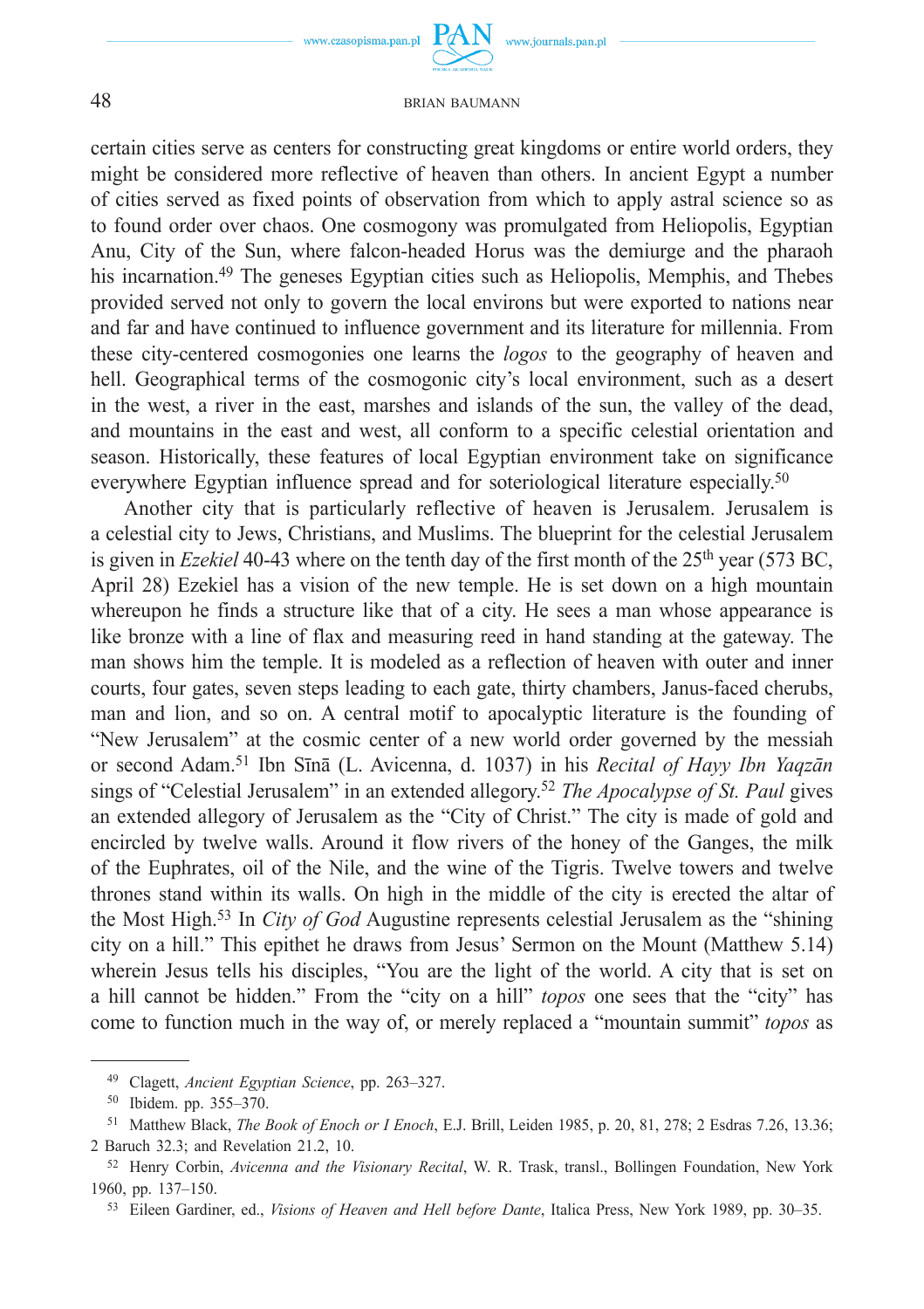

the point of observation from which the world is ordered. As the center of the cosmos, the corresponding place in heaven for these world-order founding cities is – for worlds created in the Northern Hemisphere – the celestial North Pole. There celestial cities abide for all eternity beyond the lines of separation that bind the mundane realm below to time and space. And there these cities' rulers reign on high looking down over all of creation as "Lord of the Heights."54

Besides the celestial North Pole, the "city" trope may refer to other regions and aspects of heaven. Regions of heaven likened to cities might be referred to by a host of analogous terms including the "palace", "citadel", "fortress", "prison", "temple", "church", "monastery", "garden", "orchard", "field", and so on as well as by various natural toponyms such as "mountain", "sea", "valley", "forest", "grove", and so on. Of these, the city makes for a pleasing, elegant metaphor because the view of its torchlights, shining against the dark of night, whether on a hill above or in a dale bellow, so aptly mirrors the stars twinkling in the sky. Celestial cities often come in sets, the numbers to which indicate certain celestial phenomena. The trope of the "Seven Cities" is especially prominent. Dante in *Inferno* (27.38) discusses seven cities of infernal Italy, the first associated with an eagle, the second with a lion that changes alliances between winter and summer, and so on. Thomas Heywood in *Hierarchy of the Blessed Angels*55 writes of Homer:

Seven cities warred for Homer, being dead, Who, living, had no roof to shroud his head.

Analogously, John in *Revelation* (1.4, 11) refers to the "Seven Churches of Asia." In the *Recital of Hayy Ibn Yaqzān* Ibn Sīnā tells us that the celestial bodies are the cities of each manner of heaven.56 Proceeding from clime to clime he describes the distinctive qualities of each land and people he visits in symmetry after the manner of the stars that mark it.57 From the Persian commentary we learn that Ibn Sīnā's climes conform to the nine celestial spheres. These range through the respective spheres of the seven wandering stars to the eighth sphere of the fixed stars to the ninth sphere of the fixed, immovable firmament, known as equatorial heaven. Under this scheme the sphere of the moon is swift in gait; slight in nature; and possessing of nine cities. Mercury's sphere is slighter but with a slower gait; its cities ten. The sphere of Venus is ruled by a woman; its cities nine. The sun has five cities; and so on. In a note we find that the "cities" in question indicate a term of astronomical observation necessary to explain the motion of each planet. Whereas the term "kingdom" designates each planet's principal or enveloping

<sup>54</sup> See the discussion of Mt. Zaphon below.

<sup>55</sup> Thomas Heywood, *Hierarchy of the Blessed Angels*, 1635, see http://www.azquotes.com/author/19746-Thomas\_ Heywood.

<sup>56</sup> Corbin, *Avicenna and the Visionary Recital*, p. 99.

<sup>57</sup> Ibidem. p. 143.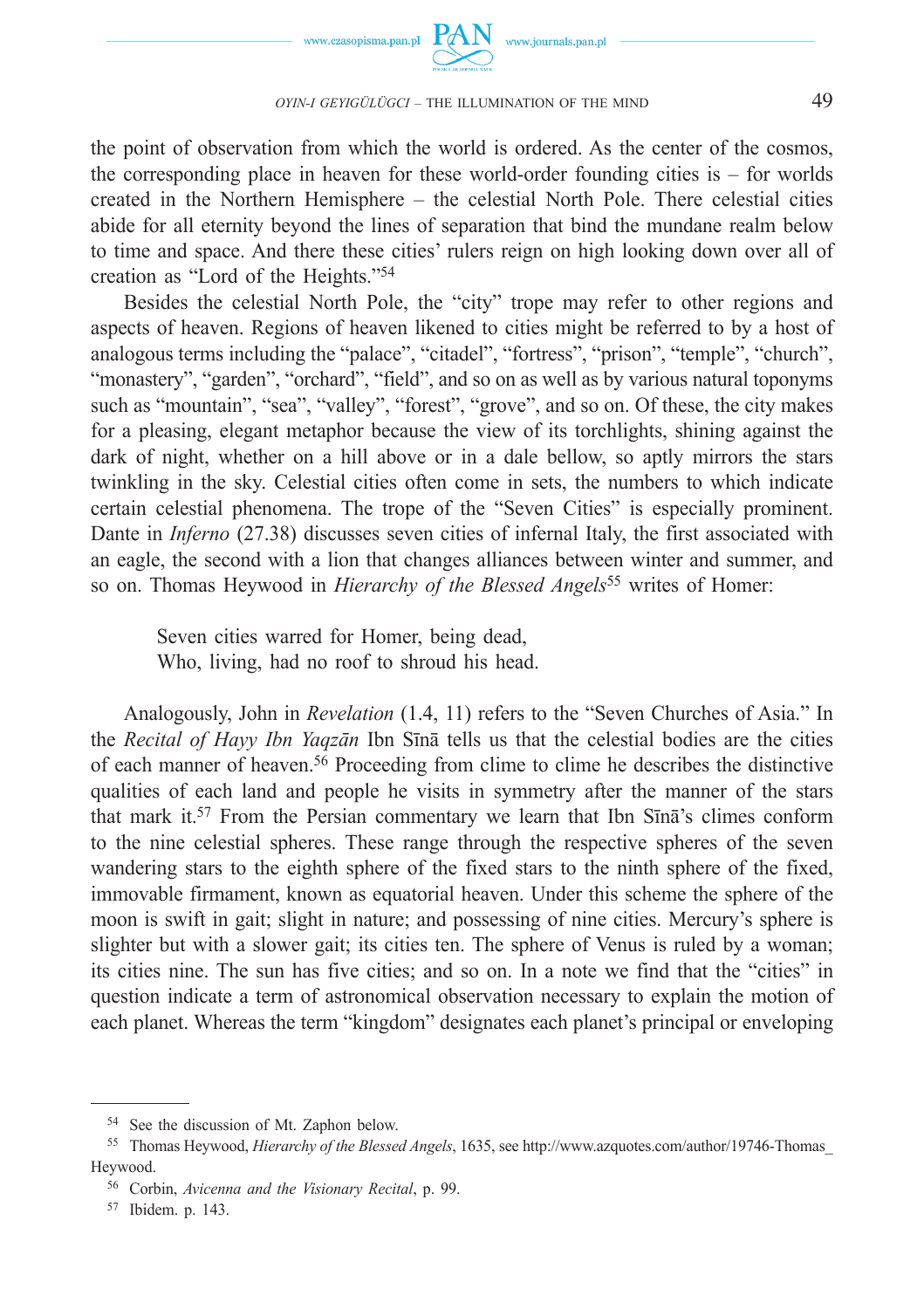

sphere, the "city" designates secondary orbs which since Aristotle's time had been used to calculate planetary motion.58

The trope of the "city of burning fire" cited in the passages above might refer to a region of heaven, likened to a "city", into which the sun has entered. In ancient Egyptian astronomy the passage of the sun through the night to its rising in the east at the New Year is likened to a king's journey through seven cities. It travels on to the Field of Rushes where those who are blessed live eternal. During this passage the sun passes through three sets of seven stars, watchers, heralds, and guardians. These bodies belong to the Egyptian decan system of 36 stars. In that system at any one time there are nine stars in the west, eight in the east, twelve "alive" and working in the middle of the sky, and seven "dead" in hell, that is, in the netherworld or *duat*. 59

When in reference to the sun passing through the netherworld at night, the trope of the "city" is analogous to that of the "boiling cauldron" such that the two refer to something of the same thing and might be used interchangeably.<sup>60</sup> In another reference to Jerusalem, Ezekial (11.1–4) would appear to equate the two terms as follows:

The Spirit lifted me up and brought me to east gate of house of the Lord, which faces east. And behold, at the door were twenty-five men; and I saw among them Ja-azani'ah the son of Azzure, and Pelati'ah the son of Benai'ah, princes of the people. And he said to me, "Son of man, these are the men who devise iniquity and give wicked counsel in this city; who say, "The time is not near to build houses; this city is the cauldron and we are the flesh." Therefore prophesy against them, prophesy, O son of man."

Note here and in the Allegory of the Cauldron how, in equating the "city" with the "cauldron", Ezekiel alters the terrestrial city's position or status by shifting its celestial reflection from symmetry with highest heaven to that of deepest hell. In so doing Ezekiel has taken the terrestrial Jerusalem and magically turned it from the world's epitome of that glorious city on a hill into an infernal abomination. Isaiah (14.12–15) uses analogous terms to do the same thing in an oracle against the city of Babylon. Here Isaiah refers to the city by an epithet, Day Star, after the city's celestial sign, the planet Venus, as follows:

How you are fallen from heaven, O Day Star, son of Dawn! How you are cut down to the ground, you who laid the nations low! You said in your heart, "I will ascend to heaven; above the stars of God I will set my throne on high; I will sit on the mount of assembly in the far north;

<sup>58</sup> Ibidem. p. 336 n. 1.

<sup>59</sup> Otto Neugebauer and Richard A. Parker, *Egyptian Astronomical Texts, Volume One, The Early Decans*, Brown University Press, Providence 1960, p. 58. See also Bernstein, *The Formation of Hell*, p. 11.

<sup>60</sup> Faulkner, *The Egyptian Book of the Dead*, p. 102.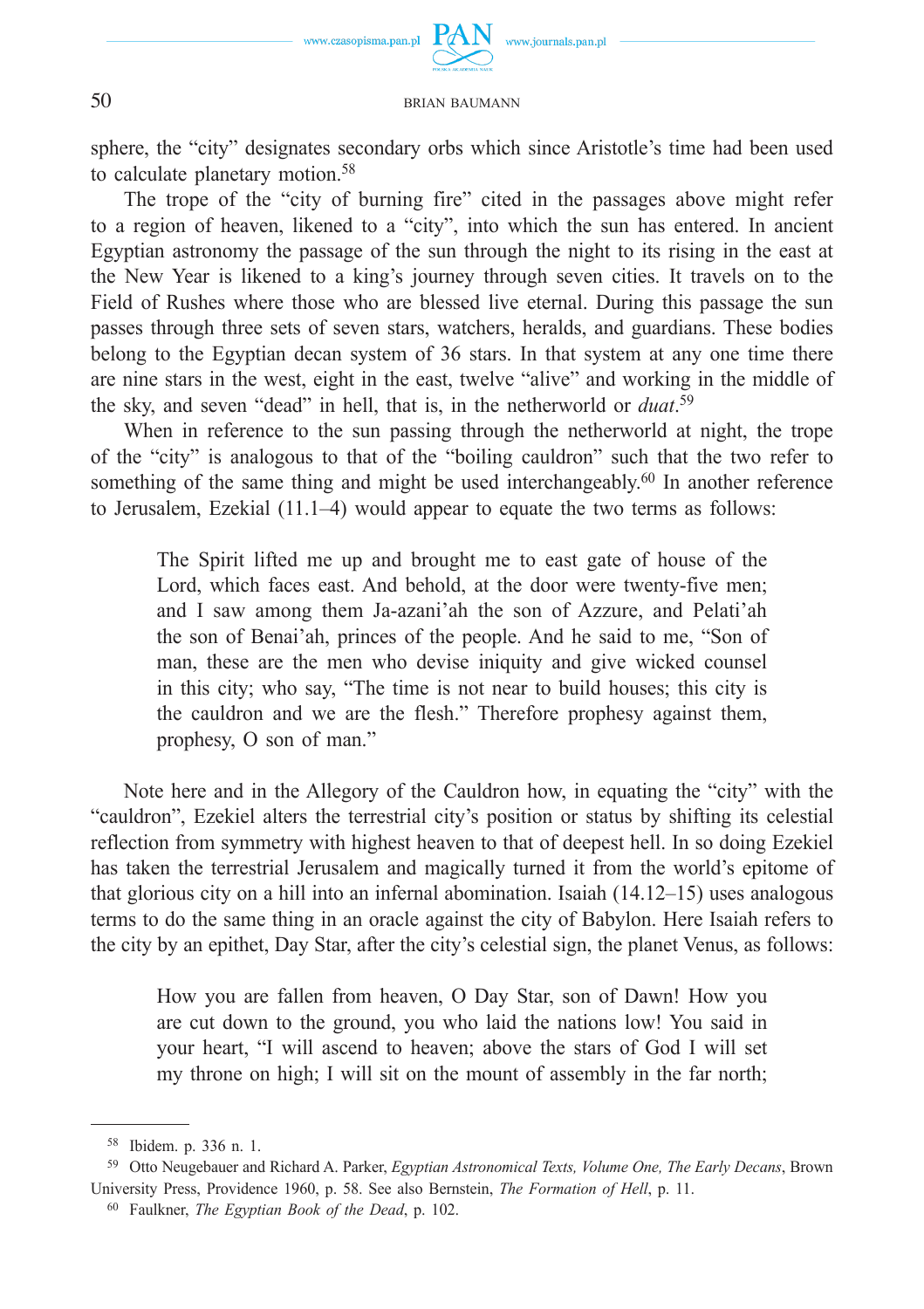

I will ascend above the heights of the clouds, I will make myself like the Most High." But you are brought down to Sheol, to the depths of the Pit.

The mountain here, the mount of assembly in the far north, refers to Mt. Zaphon.<sup>61</sup> A terrestrial Mt. Zaphon is located in northern Syria on the border with Turkey. In the Old Testament the toponym is used primarily as an allegorical trope in reference to the greater cosmos.62 Its summit rises to the very top of the world, the celestial North Pole. The trope of Mt. Zaphon as the world mountain was assimilated in Hebrew tradition from the Ugaritic. In Ugaritic tradition the peak of Mt. Zaphon is known as *mrym ṣpn* 'heights of the Ṣapānu.'63 Upon this summit stands the palace of the throne of Baal. This once widely venerated and well known deity was the god of the city-state of Ugarit.64 The word *ba'al* itself is of Semitic derivation and means 'lord'.65 In the Old Testament Baal is referred to variously as Baal-zebub 'Lord of the Flies' and Baal-zabul 'Baal the Prince' but also was conceived of as Baal-zebul 'Lord of the High Estate'.66 As the world order he personifies is overthrown, the cult of Baal is rejected by the Hebrews,  $67$ and he is cast out of highest heaven, left to reside in Sheol as ruler of the dead, and, as Beelzebul, will come to be known as the adversary to righteousness.<sup>68</sup>

This act of turning the world upside down as it were is a common characteristic of soteriological literature across cultures. From one world order to another not only are the same astral tropes transformed in similar ways they are put towards similar political ends as well. In Christian tradition, for instance, the fallen "Lord of the Heights" or Beelzebul becomes prince of darkness, Satan and/or Lucifer.<sup>69</sup> As for the "city" as the infernal "cauldron", in *Confessions* (3.1) the Christian advocate Augustine uses the trope in the manner of *Oyin-i geyigülügči* and Ezekiel's Allegory as follows:

I came to Carthage, where a cauldron of illicit loves leapt and boiled about me. I was not yet in love, but I was in love with love, and from the very depth of my need hated myself for not more keenly feeling the need. ... My longing then was to love and to be loved, but most when I obtained the enjoyment of the body of the person who loved me. Thus

<sup>61</sup> See commentary on the passage in Herbert G. May and Bruce M. Metzger, eds., *The Oxford Annotated Bible*, Oxford University Press, Inc.; Reprint. edition (1977), Isaiah 14. See also Karel van der Toorn et al., eds., *Dictionary of Deities and Demons in the Bible (DDD)*, 2nd ed., Brill, Leiden 1999, s. v. Zaphon.

<sup>62</sup> DDD s. v. Zaphon.

<sup>63</sup> DDD s. v. Baal, p. 133.

<sup>64</sup> Ibidem.

<sup>65</sup> Ibidem. p. 132.

<sup>66</sup> Ibidem. pp. 154–156.

<sup>67</sup> See 1 Samuel 7.3–4.

<sup>68</sup> DDD s. v. Beelzebul, 239; s. v. Devil, pp. 244–248; and s. v. Satan, pp. 726–732.

<sup>69</sup> DDD s. v. Satan, p. 731.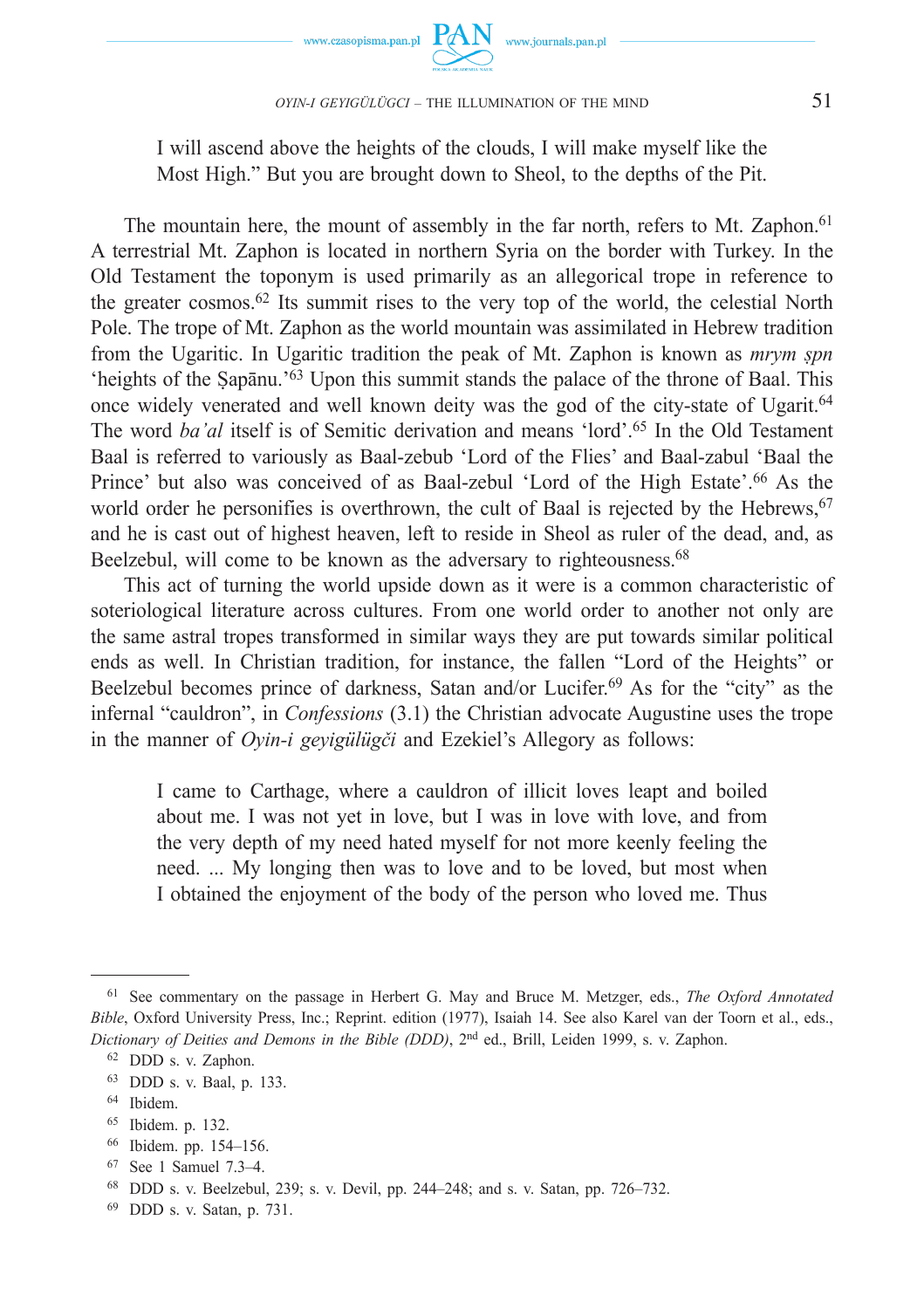

www.journals.pan.pl

I polluted the stream of friendship with the filth of unclean desire and sullied its limpidity with the hell of lust.<sup>70</sup>

Notice how Augustine internalizes the celestial *topoi* "city", "cauldron", "defilement", and "hell" as living within himself. Note too that in so doing he is about transforming world order away from its foundation in astral allegory to a foundation based on moral law. Over time, as Western Civilization evolves into increasingly faith-based world orders, the consistency of this turn in Christian rhetoric will all but erase the scientific basis to tropes. Even so, there is no reason to doubt Augustine in his own time knew perfectly well their natural history. Through the ages, sages such as Dante retained knowledge of the natural history to astral tropes. In *Inferno* (3.1–3) he uses the "city" trope when standing at the gates of hell as follows:

Through me the way is to the city dolent; Through me the way is to eternal dole; Through me the way among the people lost.<sup>71</sup>

In India the "city" is also known as a *topos* in various terms of astral allegory. In one system the world is divided into three elemental cities or citadels (*tripura*) of gold, silver, and iron respectively.72 The *Garuḍa Purāṇa* (2.38) mentions seven upper worlds, seven lower worlds, and seven cities that confer salvation.73 In the *Bhāgavata-Purāṇa* (5.21.7–8) the world, being comprised of celestial Mt. Meru, is divided into four valleys each containing its own respective city. Of these four, to the south of Meru is the celestial city of Samyamani, capital of Yama.74

Yama is an ancient Hindu deity whose representation comes to be inverted with the advent of soteriological literature.<sup>75</sup> In soteriological literature Yama is the Lord of Death. He embodies the notion of time as that which delimits and separates and is frequently figured in the Buddhist Wheel of Life as the Demon of Impermanence holding the entirety of the material world within his clutches. Yama is also known for his red eyes, green complexion, and blood-red robes. He keeps two broad-nosed, four-eyed spotted dogs that guard the passageway of souls at death. He also keeps two attendants and with

<sup>70</sup> Augustine, *The Confessions of Saint Augustine*, Edward B. Pusey, transl., Modern Library, New York 1949, p. 35.

<sup>71</sup> Dante Alighieri, *The Divine Comedy of Dante Alighieri. Inferno*, Henry Wadsworth Longfellow, transl., Pennsylvania State University, 2005, p. 14.

<sup>72</sup> For these three "cities", see *The Garuḍa Purāna*, 3 vols., *Ancient Indian Tradition and Mythology*, vols. 12–14, J.L. Shastri, (ed.), Motilal Banarsidass, Delhi 1970, p. 1051; *Brahma Purāṇa*, 4 vols., *Ancient Indian Tradition and Mythology Series*, vols. 33–36, J. L. Shastri, (ed.), Motilal Banarsidass, Delhi 1985, p. 174; and A.B. Keith, (transl.), *Rigveda Brahmanas: The Aitareya and Kauṣītaki Brāhmanas of the Rigveda*, Motilal Banarsidass, Delhi 1981, pp. 125, 396.

<sup>73</sup> *The Garuḍa Purāna*, p. 909.

<sup>74</sup> *The Bhāgavata-Purāna*, Ganesh Vasudeo Tagare, (transl.), p. 746.

<sup>75</sup> Monier-Williams, *A Sanskrit-English Dictionary*, s. v. Yama, p. 846.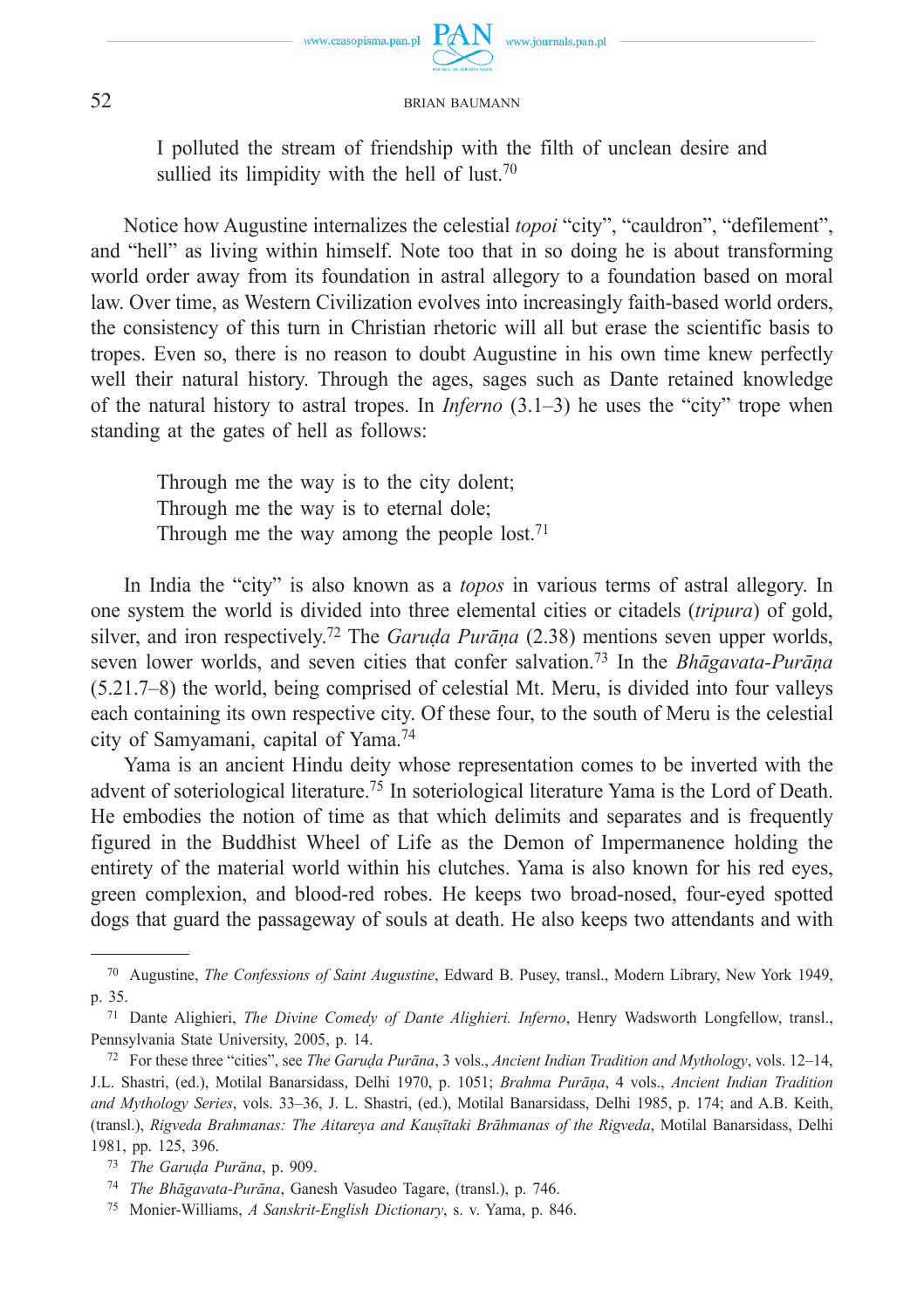

them a host of minions. He rides a buffalo or bull.76 Governing the southern part of the world, he resides in a city of his namesake (*Yamapura*) atop a mountain of copper or iron in the center of manifold regions of hell. This city is wholly adamantine, divine and impenetrable to deities and demons alike. It is square-shaped with four entrances and seven outer fort walls. Within the city confines stands Yama's palace, ornately ornamented with lapis lazuli, thousands of pillars, and studded with pearls.<sup>77</sup> Here Yama judges the dead by weighing their souls in a balance. To those found wanting he metes out punishments to be administered by his fearsome minions in accordance with the severity of sins committed during life. Among the numerous and creative tortures in store for sinners is being tossed into a cauldron of burning fire.78

This representation of Yama as the severe ruler of hell develops in India in the period of a century or two preceding and following the turn of the Common Era. During this period Yama begins to assume his familiar form in works such as the Hindu epic *Mahābhārata*, early Buddhist literature, particularly Mahāyāna tracts, and in the *Purāṇa*s. In the *Mahābhārata* Yama holds the title Dharmarāja 'King of justice' and exhibits his characteristic fearsome countenance, dark green complexion, glowing red eyes, and blood-red robes.79 According to B. Cuevas, one of the earliest Buddhist references to Yama standing in judgment appears in *Devadūta-sutta* from the Pāli *Majjhimanikāya*. The text, he says, is dated to the fourth century AD but was likely extant before the Common Era.80 Cuevas further notes that the Buddhist theme of the weighing of the soul as a part of the trial of the dead in Yama's court can be traced to Mahāyāna sutras going back to the fourth century AD. The trope first appears, he states, in a passage from the *Bhaiṣajyaguru-sūtra* ('King of Medicine Sutra') which was translated into Chinese in the seventh century and into Tibetan in the late eighth century.81

This representation of Yama is not only different from, but antithetical to, that in ancient Hindu tradition. In Vedic literature Yama is a beneficent earthly king. Akin to

<sup>76</sup> For general descriptions of Yama's attributes, see Monier-Williams, *A Sanskrit-English Dictionary*, s. v. Yama, p. 846; and Alice Getty, *The Gods of Northern Buddhism*, Clarendon Press, Oxford 1914, pp. 152–154. For Yama's association with time, see Shyam Ghosh, *The Hindu Concept of Life and Death*, Munshiram Manoharlal, New Delhi 1989, pp. 1, 36, 238. And for Yama clutching the Wheel of Impermanence, see Stephen F. Teiser, *Reinventing the Wheel: Paintings of Rebirth in Medieval Buddhist Temples*, University of Washington Press, Seattle 2006, p. 10.

<sup>77</sup> For Yama's city and palace, see *The Garuḍa Purāna*, p. 814, 885-88; see also *The Brahma Purāṇa*, pp. 543–545; Ghosh, *The Hindu Concept of Life and Death*, p. 199; Samuel Beal, *A Catena of Buddhist Scriptures from the Chinese*, Ch'eng Wen, Taipei 1970, pp. 56–57; and Karl S.Y. Kao, ed., *Classical Chinese Tales of the Supernatural and the Fantastic: Selections from the Third to the Tenth Century*, Indiana University Press, Bloomington 1985, pp. 166–171.

<sup>78</sup> In the *Aṅguttara Nikāya* (1.41) the damned are tossed into a burning cauldron where they are cooked as they bob up and down. See Daigan Matsunaga and Alicia Matsunaga, *The Buddhist Concept of Hell*, Philosophical Library, New York 1972, pp. 41–42. In the *Garuda Purāṇa* (2.1.41–45) sinners are thrown into a cauldron of burning fire by Yama's attendants, who stir them with a ladle as they liquefy; see *The Garuḍa Purāna*, pp. 732–733.

<sup>79</sup> Matsunaga and Matsunaga, *The Buddhist Concept of Hell*, pp. 19–20.

<sup>80</sup> Bryan J. Cuevas, *Travels in the Netherworld: Buddhist Popular Narratives of Death and the Afterlife in Tibet*, Oxford University Press, Oxford 2008, p. 45.

<sup>81</sup> Cuevas, *Travels in the Netherworld*, p. 46.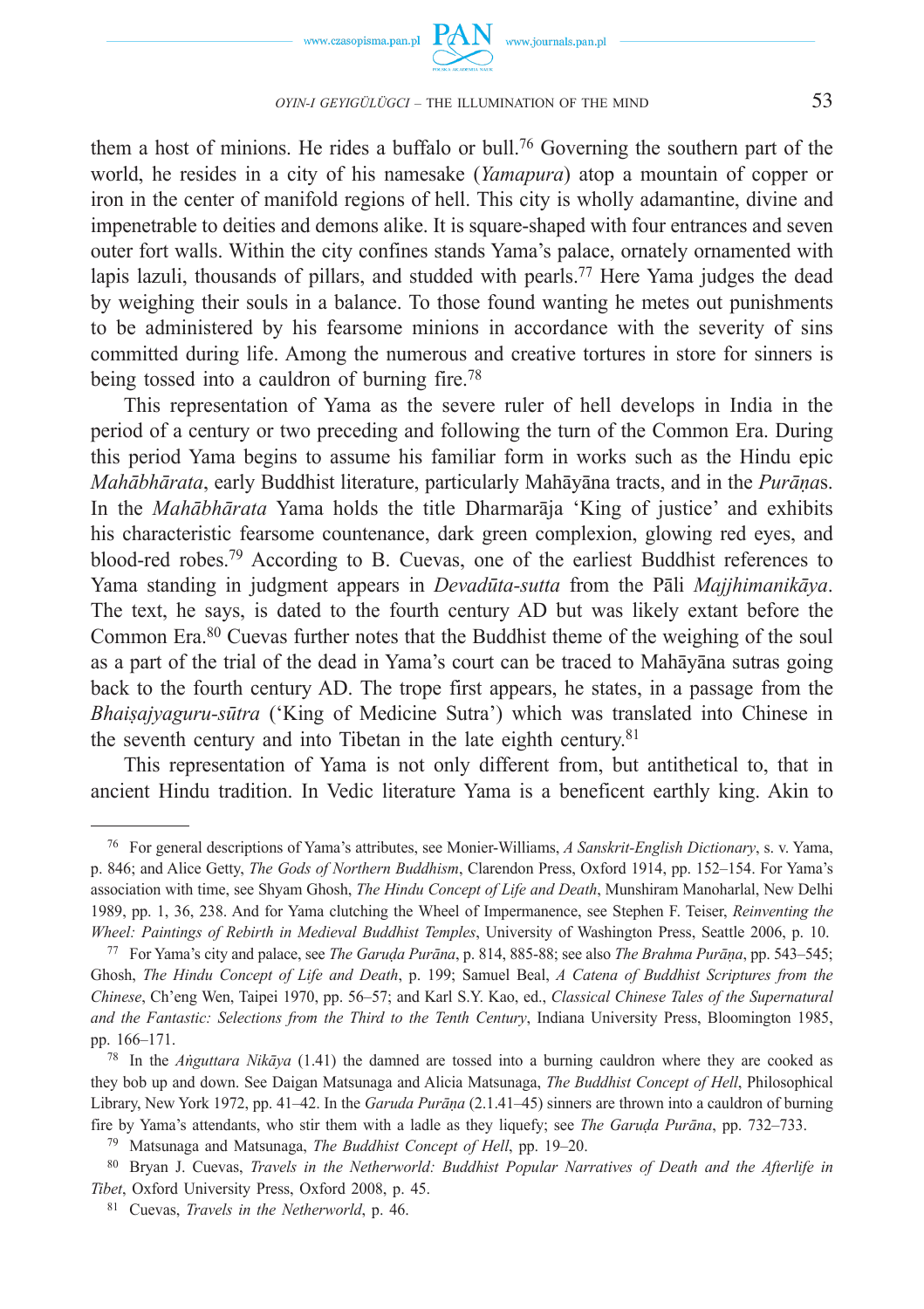

www.journals.pan.pl

#### 54 BRIAN BAUMANN

biblical Adam, he is known as the first man to have lived and died. With his twin sister and consort, Yamī, he sires humanity. As king of the dead, like Baal, he reigns on high in the highest or third of three heavens. He keeps two "four-eyed" dogs. In the later soteriological literature these canines will be turned into fearsome beasts which, like Cerberus, drag the damned down into hell. In the Vedas, however, these two dogs are faithful helpers to the souls of the departed. They guard the way to the realm of the Fathers, the Paradise of Light, in the highest heaven.82 In *Mahābhārata* Yama's palace is described by the divine seer Nārada as being bright as the sun, neither cold nor hot; a place where there is no aging, grief, or hunger. Here one finds all desirable things, food, drink, and flowering trees. It is a place free of, or beyond the constraints of, separation. It is the place where the soul finds eternal peace in death.83 And as for the city in general, in early sources the trope of a city of blazing fire is taken to be a good thing, a protection against the darkness of the void. In *Aitareya Brāhmaṇa* 2.11 in order to protect their animal sacrifices from marauding Asuras, the gods erect three fortress citadels to keep the offerings safe. As protection the citadels are kept ablaze and shining by Agni, god of fire.84

From this brief sketch of the "city" one sees that with knowledge of astral science the stanzas of *Oyin-i geyigülügci* cited above can be read in a meaningful way. With this knowledge one sees how the "city" interrelates with other tropes such as "cauldron", "defilement", "hell", "mountain", and so on; how astral tropes were held in common across cultures; how these tropes were refashioned away from their previous propaganda; and how this refashioning of tropes was put towards the creation of a new world order. It is in recognizing that a host of manifold tropes were refashioned in this way that one sees that soteriological literature was a vehicle for propagating a global political movement that resulted in Zoroastrian, Jewish, Buddhist, Christian, Manichaean, and Islamic world orders transcending national aristocracies.

<sup>82</sup> For Yama as the good king, see A. B. Keith, *The Religion and Philosophy of the Veda and Upanishads*, 2 vols., Motilal Banarsidass, Delhi 1925, p. 408; Mary Boyce, *A History of Zoroastrianism. Volume One: The Early Period*, Leiden: E.J. Brill, 1989, p. 116. For Yama as the first man, see Rig Veda (10.14.2); Keith, *Religion and Philosophy*, pp. 77, 408; Matsunaga and Matsunaga, *The Buddhist Concept of Hell*, p. 14); Cuevas, *Travels in the Netherworld*, p. 44. See also the later *Saṁhitā* literature cited in Keith, *Religion and Philosophy*, p. 408. For Yama and his sister / consort Yamī, see Rig Veda 10.10. For Yama as lord of the dead, see Rig Veda 9.113.7. 10.58; Keith, *Religion and Philosophy*, pp. 404, 408; Matsunaga and Matsunaga, *The Buddhist Concept of Hell*, p. 14. For Yama's reign in highest heaven, see Rig Veda 1.35.6; 10.135.7; Keith, *Religion and Philosophy*, pp. 77, 406–408; Boyce, *The Early Period*, p. 116. For Vedic cosmography and its 'three heavens', see Willibald Kirfel, *Die Kosmographie der Inder*, K. Schroeder, Bonn–Leipzig, 1920, p. 65; Keith, *Religion and Philosophy*, p. 77. For Yama's two "four-eyed" dogs, see Rig Veda 10.14. 10-12; Matsunaga and Matsunaga, *The Buddhist Concept of Hell*, p. 14; Boyce, *The Early Period*, p. 116; Cuevas, *Travels in the Netherworld*, p. 44; For these two dogs in the *Atharvaveda* (8.1.7–10; 18.2.12) see William D. Whitney, transl., *Atharva-veda-saṁhitā*, Motilal Banarsidass, Delhi 1971. See also the *Jaiminīya Brāhmaṇa* (1.6) where they are named Śabala and Śyāma; Keith, *Religion and Philosophy*, p. 406; and Matsunaga and Matsunaga, *The Buddhist Concept of Hell*, p. 16.

<sup>83</sup> Ghosh, *Hindu Concept of Life and Death*, p. 199.

<sup>84</sup> Keith, *The Rigveda Brahmanas*, p. 142.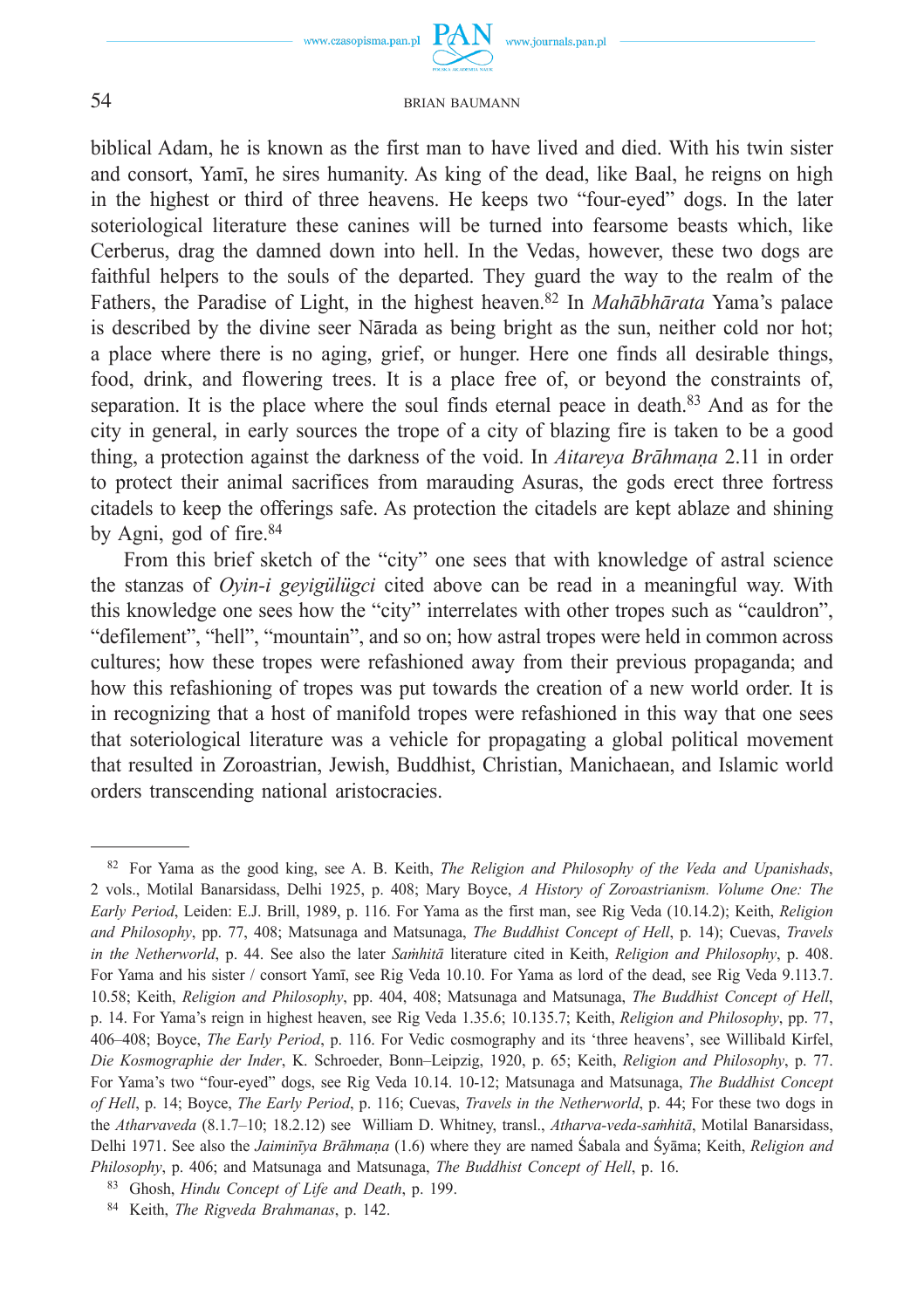

Concerning the dissemination of this political movement, consider another passage:

*jaγun költi od-tur ber kürtele: jabsar ügei teyin jobaγuldabasu ber: jayaγan maγui kilinča anu ese ariltal-a: jaγ-a amin niduraqui ülü boloyu* (37r)

Enduring throughout many *költi*. Though forced to suffer so without reprieve, Until your predestined sins are cleansed, Your life most certainly will not be ceased.

Here the term used in reference to the duration in years of souls in hell is *költi* 'ten million.' The term comes to Mongolian by way of Uygur *koldi* from Sanskrit *koṭi*. The Sanskrit derives ultimately from Aramaic by way of Persian. The Persian numerical system to which it belongs was transmitted via *kharoṣṭhī* and is attested in the edicts of Aśoka ( $3<sup>rd</sup>$  c. BC). During the Gupta era (AD 320–550) the astronomer Āryabhata ca. 500 AD replaced this system with the one which, through Central Asian Islamic influence, we use today.85 Yet *koṭi* was retained in India for special astronomical functions and in literature to express periods of long duration. In *Mahābhārata, koṭi* is used in reference to the period of souls in hell.86 In an Ethiopic version of the *Book of Enoch* (21.6) one finds the number used in the context we see in *Oyin-i geyigülügci* as follows:

These are among the stars of heaven which have transgressed the commandments of the Lord and are bound in [hell] until the completion of ten million years, (according) to the number of the days of their sins.87

And as for *Oyin-i geyigülügci*'s politics, consider the following:

| ayulas-un qayan-u orgil deger-e:                                                    | On the summit of the king of mountains       |
|-------------------------------------------------------------------------------------|----------------------------------------------|
| amuyulang-du töröl-tür töröjü:                                                      | Being born to a life of quietude             |
| asuru qanul ügei jiryaysan jiryalang:                                               | Pleasures enjoyed greatly without surfeit    |
| ayui örgen dalai ber ünen üjügülügdekü::                                            | Unto the vast wide ocean should be seen.     |
| temečeldüküi bulyalduqui dayisun bolulcaju: [But] struggling vying enemies conflict |                                              |
| terigüben esergü tesergü cabcilalduysan:                                            | Tit for tat lopping off each other's heads   |
| tegüni yutuyalabasu degedü Širu-a-yin:                                              | Until when so they dishonor themselves       |
| tere yirtincü-dece mayad aldaraqu::                                                 | All from the supreme Zurvan's world is lost. |
| $(11r-11v)$                                                                         |                                              |

<sup>85</sup> Karl W. Minninger, *Number Words and Number Symbols: A Cultural History of Numbers*, Paul Broneer (transl.), M.I.T Press, Cambridge 1969, p. 394.

<sup>86</sup> Monier-Williams, *A Sanskrit-English Dictionary*, s. v. "*koṭi*", p. 312.

<sup>87</sup> Bernstein, *The Formation of Hell*, p. 185. Bernstein cites E. Isaac's translation of the Ethiopic Enoch in James H. Charlesworth (ed.), *The Old Testament Pseudoepigrapha*, Volume 1: Apocalyptic Literature and Testaments, Doubleday, 1983, p. 24. The number value in the passage varies from one translation to another. See also Black, *The Book of Enoch or I Enoch*, p. 37; George W.E. Nickelsburg (comm.), *1 Enoch: A Commentary on the Book of I Enoch*, Klaus Baltzer (ed.), Minneapolis 2001, p. 297.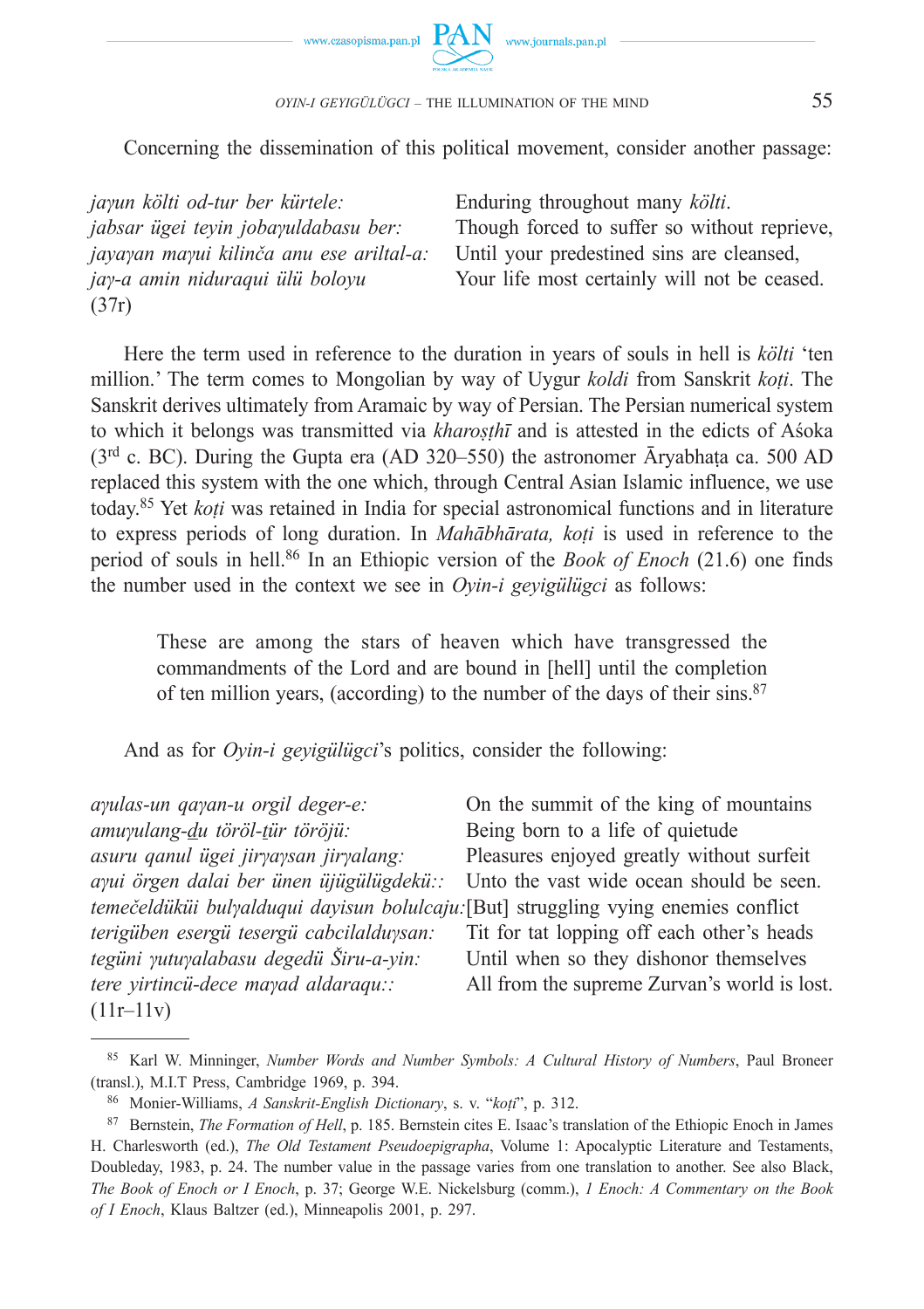www.czasopisma.pan.pl

www.journals.pan.pl

56 BRIAN BAUMANN

Here the king of mountains might refer to the trope of the cosmic world mountain whose summit reaches to heaven at the celestial North Pole. In theory, one such mountain exists, but in history, with every government a world unto itself, each nation had its own. The ocean might refer to the world ocean, a metaphor for the horizon that limits each and every world no matter how great or small.88 Mongolian *Siru-a* refers to the Zoroastrian deity Zurvan.89 Zurvan is Father Time, the primogenitor of all things. The cult of Zurvan preached new world order soteriology. According to Mary Boyce Zurvanism emerged as the dominant form of Zoroastrianism in Iran during the reign of Artaxerxes II (404–358 BC). Likely by way of Eudoxus it came to influence Plato and the Greeks.<sup>90</sup> If not earlier, Buddhists would assimilate it sometime in the Common Era through Manichaeism.91 The theme to the passage above one finds in Christian tradition where the Tempter, Satan, magically transports Jesus to the peak of this same mountain where he shows Jesus all the kingdoms of the world and the glory of them. "All these I will give you, if you will fall down and worship me", he says (Mt. 4.9). It was the goal of any man who would be king to reach the summit of this mountain and bring order to the world. Turning to the Mongolian tradition one may remark that Chinggis Khan knew this mountain. He climbed it. On its summit he made reverence to the four directions and the sun, for in them lay the foundation of his power.<sup>92</sup> Through his power he elevated this mountain higher and drew the ocean wider than any man before him. Yet Buddhist soteriology looks upon his life's work as folly and threatens all who carry on in such a manner with hell.

#### **Salvation**

In closing, here is a summary of *Oyin-i geyigülügci*'s teaching on salvation. Liberation, we are told, comes from meditation on the void and detachment from the physical world of the senses, the burning away of passions and renunciation of self as the center of the world (57v, 58r). In choosing to know freedom one must reject the heresy of those who claim all things are dual and one must follow the right teaching of the Buddha which is perfectly detached from both what is and what is not (61r). Buddha, through his love, revealed two vehicles by which to reach salvation: one, lesser; the other, great. The

<sup>88</sup> Brian Baumann, "Whither the Ocean? The *Talu dalai* in Sultan Öljeitu's 1305 Letter to Philip the Fair of France", *Archivum Eurasiae Medii aevi* 19 (2012), pp. 59–80.

<sup>89</sup> A. van Tongerloo, *Middle Iranian in Old Uygur: Remarks on Selected Specimens in the Buddhist and Manichaean Texts*, in: *Medioiranica: Proceeding of the International Colloquium Organized by the Latholieke Universiteit Leuven*, W. Skalmowski and Alois van Tongerloo (eds.), Leuven 1993, pp. 175–176.

<sup>90</sup> Boyce, *A History of Zoroastrianism,* pp. 152, 231–260.

<sup>91</sup> van Tongerloo, *Middle Iranian in Old Uygur*, pp. 175–176.

<sup>92</sup> In the *Secret History of the Mongols* (§103) Chinggis Khan venerates the cosmic world mountain by ascending Mt. Burqan Qaldun. See Igor de Rachewiltz, transl., *The Secret History of the Mongols: A Mongolian Epic Chronicle of the Thirteenth Century*, Brill, Leiden 2006, p. 33. See also Thomas T. Allsen, *Spiritual Geography and Political Legitimacy in the Eastern Steppe*, in: *Ideology and the Formation of Early States*, H.J.M. Claessen and J.G. Oosten (eds.), Brill, Leiden 1996, pp. 118–121.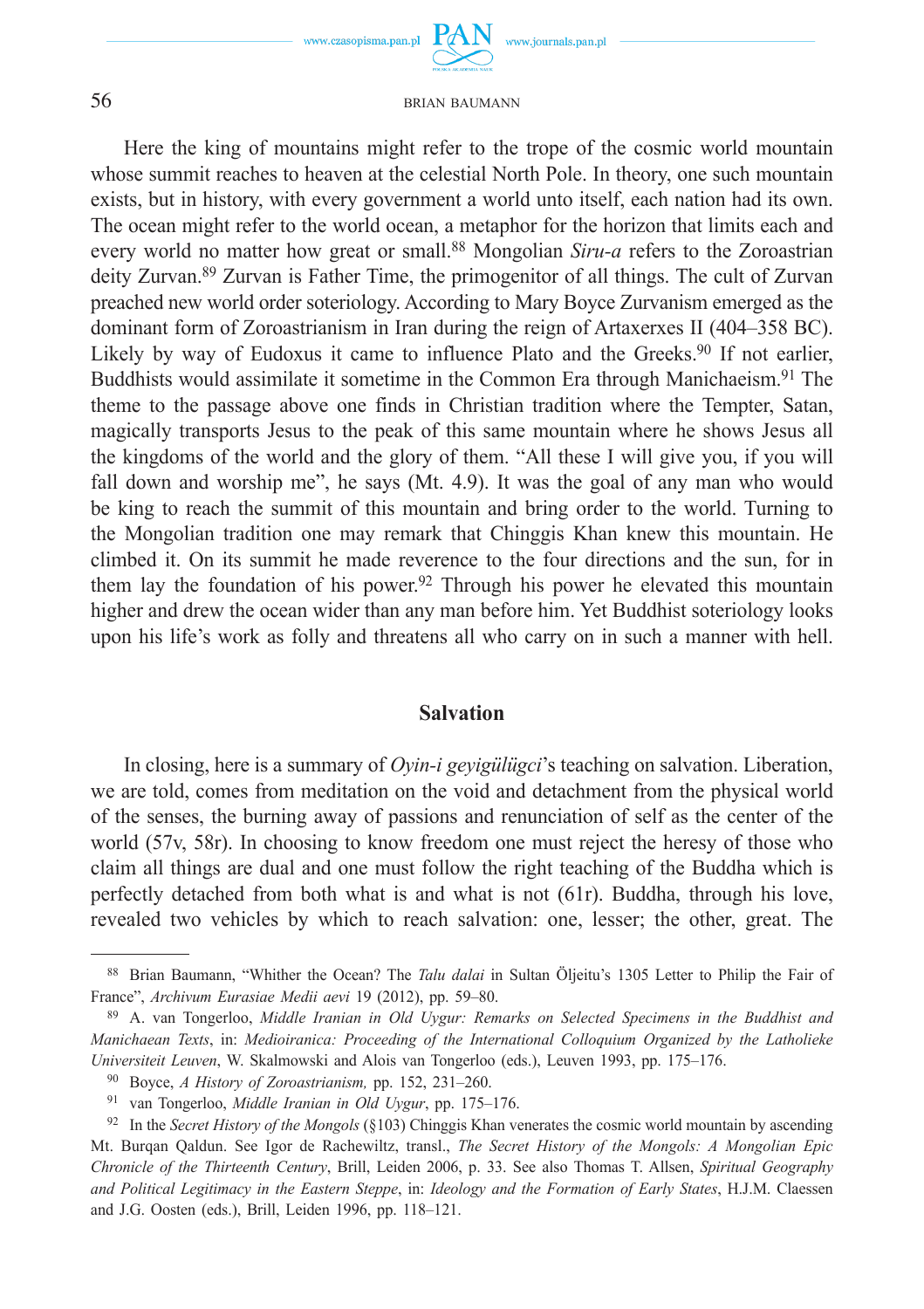

people, however, must proceed by the Great Vehicle, the Mahāyāna way. All who do so, in time will achieve the sanctity of Buddhahood  $(64r-67v)$ . At the outset one must submit to a righteous, qualified teacher, perform the necessary rituals, make offerings, meditate, read scripture, and strive to perfect virtue – always with a mind of compassion for others (75r–84v). Though you may possess the perfective virtue and compassion of the awakened, liberation can still be impeded by a skeptical, empiricist mind (85r). Although all things in the conventional world are seen, all that is seen is merely illusion (85v). Make your deeds for the benefit of others, treating all with kindness, all as one, as you would treat yourself (87v–88r). For the benefit of others you may reside amongst people in their cities, but if you cannot do them benefit, seclude yourself and meditate (89r–90r). Though it does not serve to be totally without renown or achievement, once a task has been completed, remove yourself from the worldly world immediately (89v–90r). Give away the fruits of your labor (91r). When beset with sufferings, understand them as the purification of previous sins and rejoice (91v). Revere those who possess knowledge and wisdom; respect your elders (93r). Care for the lowly and the afflicted (93r). Guard your words and examine your thoughts (93v). Recognize the good in others and ignore their failings (94r). Speak in a way that hides your own virtue but cleanses iniquity (94r). Spread the love of the one who is to come, Maitreya (95r). Put on robes of meekness and humility (95r). Know that the body of the Buddha is threefold (96r). There are five supreme Bodhisattvas (97r). Know the aspects of wisdom and knowledge and work to accumulate merit (98v–103r). And to begin, confess your sins and ask for forgiveness (111r).

#### **References**

- Allsen, Thomas T., *Spiritual Geography and Political Legitimacy in the Eastern Steppe*, in: *Ideology and the Formation of Early States*, H.J.M. Claessen and J.G. Oosten (eds.), Brill, Leiden 1996, pp. 118–121.
- Allsen, Thomas T., *The Royal Hunt in Eurasian History*, University of Pennsylvania Press, Philadelphia 2006. Assmann, Jan, *Death and Salvation in Ancient Egypt*, David Lorton (transl.), Cornell University Press,
- Ithaca 2005.
- Augustine, *The Confessions of Saint Augustine*, Edward B. Pusey, transl., Modern Library, New York 1949. Bareja-Starzyńska, Agata, *Brief Study of the Mongolian Transmission of the Buddhist Treatise Ses bya rab gsal' by 'Phags pa bla ma Blo gros rgyal mtshan*, in: *Tractata Tibetica et Mongolica. Festschrift für Klaus Sagaster zum 65. Geburtstag*, Karenina Kollmar-Paulenz and Christien Peter (eds.), Harrassowitz Verlag, Wiesbaden 2002, pp. 13–20.
- Baumann, Brian "Whither the Ocean? The *Talu dalai* in Sultan Öljeitu's 1305 Letter to Philip the Fair of France", *Archivum Eurasiae Medii aevi* 19 (2012), pp. 59–80.
- Beal, Samuel *A Catena of Buddhist Scriptures from the Chinese*, Ch'eng Wen, Taipei 1970.
- Bernstein, Alan E., *The Formation of Hell: Death and Retribution in the Ancient and Early Christian Worlds*, Ithaca: Cornell University Press, 1996.
- Black, Matthew, *The Book of Enoch or I Enoch*, E.J. Brill, Leiden 1985.
- Boyce, Mary, *A History of Zoroastrianism. Volume One: The Early Period*, Leiden: E.J. Brill, 1989.
- *Brahma Purāṇa*, 4 vols., *Ancient Indian Tradition and Mythology Series*, vols. 33–36, J.L. Shastri, (ed.), Motilal Banarsidass, Delhi 1985.

Allen, Richard A., *Star Names, their Lore and Meaning*, Dover New York 1963.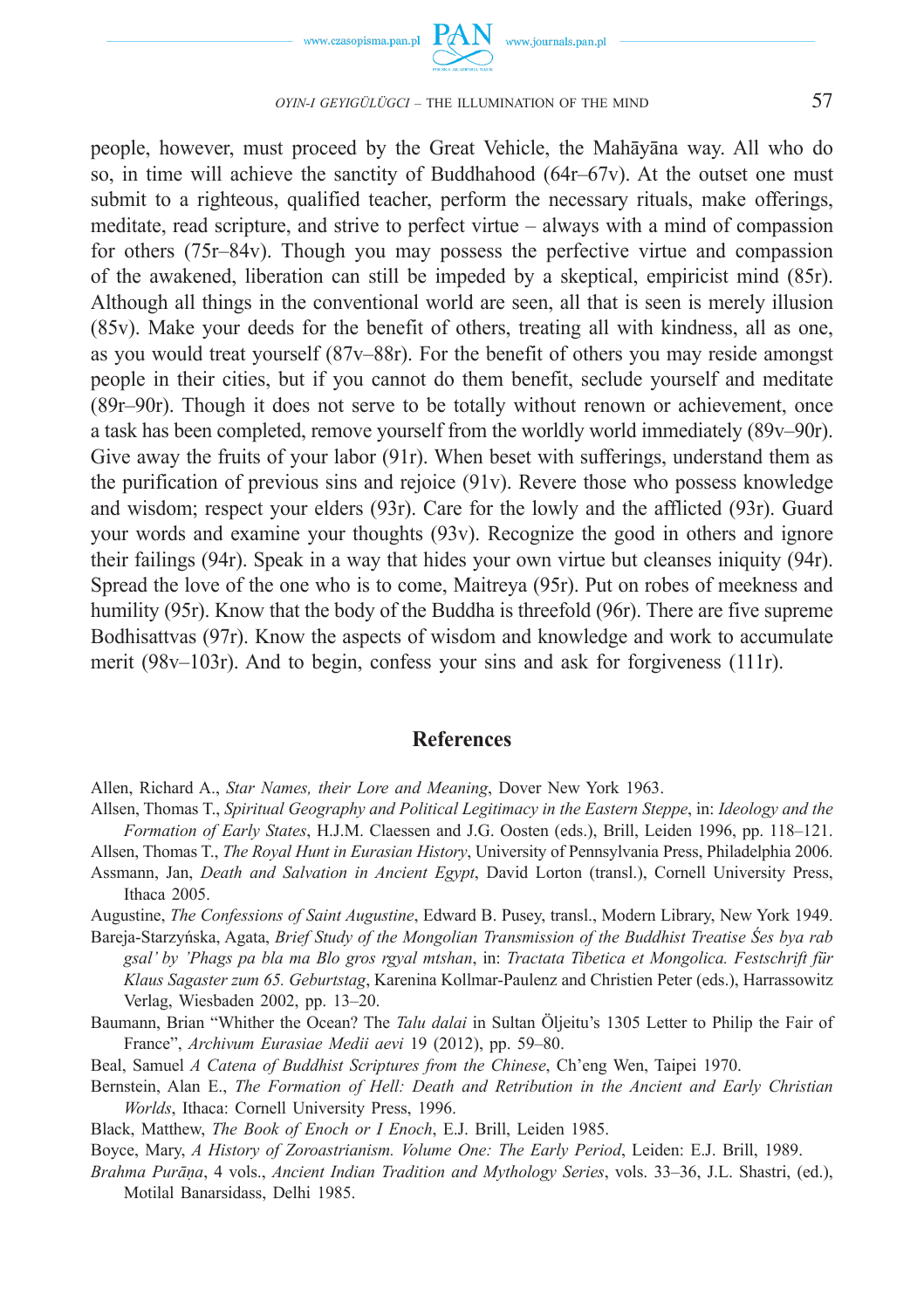

- Buswell, Robert E., Jr. and Lopez, Donald S., Jr., (eds.), *The Princeton Dictionary of Buddhism*, Princeton University Press, New Jersey 2014.
- Cerensodnom, Dalaitai and Taube, Manfred, *Die Mongolica der Berliner Turfansammlung*, Berliner Turfantexte XVI, Akademie Verlag, Berlin 1993.
- Chandra, Lokesh, *Early Buddhist Texts in Mongolian*, Sharada Rani, New Delhi 1982.
- Charlesworth, James H. (ed.), *The Old Testament Pseudoepigrapha*, Volume 1: Apocalyptic Literature and Testaments, Doubleday, 1983.
- Clagett, Marshall, *Ancient Egyptian Science*, vol. 1, American Philosophical Society, Philadelphia 1989.
- Corbin, Henry, *Avicenna and the Visionary Recital*, W.R. Trask, (transl.), Bollingen Foundation, New York 1960.
- Cuevas, Bryan J., *Travels in the Netherworld: Buddhist Popular Narratives of Death and the Afterlife in Tibet*, Oxford University Press, Oxford 2008.
- Dante Alighieri, *The Divine Comedy of Dante Alighieri. Inferno*, Henry Wadsworth Longfellow, (transl.), Pennsylvania State University, 2005.
- Faulkner, Raymond, *The Egyptian Book of the Dead: The Book of Going Forth by Day*, Chronicle Books, San Francisco 1991.
- Franke, Herbert, *Bruchstücke einer buddhistischen Schrift über die Sündenfolgen aus den mongolischen Turfan-Fragmenten*, in: *Studies in South, East, and Central Asia*, New Delhi, 1968, pp. 37–54.
- Gardiner, Eileen (ed.), *Visions of Heaven and Hell before Dante*, Italica Press, New York 1989.
- *Garuḍa Purāna*, 3 vols., *Ancient Indian Tradition and Mythology*, vols. 12–14, J.L. Shastri, (ed.), Motilal Banarsidass, Delhi 1970.
- Getty, Alice, *The Gods of Northern Buddhism*, Clarendon Press, Oxford 1914.
- Ghosh, Shyam, *The Hindu Concept of Life and Death*, Munshiram Manoharlal, New Delhi 1989.
- Goodrich, Luther Carrington, *The Literary Inquisition of Ch'ien-lung*, Paragon Book Reprint Corp., New York 1966 (first ed. 1935).
- Heissig, Walther, *Beiträge zur Übersetzungsgeschichte des mongolischen buddhistischen Kanons*, Akademie der Wissenschaften zu Göttingen, Göttingen 1962.
- Heywood, Thomas, *Hierarchy of the Blessed Angels,* 1635, see http://www.azquotes.com/author/19746- Thomas\_Heywood.
- Hoog, Constance, *Prince Jiṅ-gim's Textbook of Tibetan Buddhism: The* Śes bya rab gsal *(*Jñeya-prakāśa*) by 'Phags pa Blo gros rgyal mtshan dPal bzang po of the Sa skya pa*, Brill, Leiden 1983.
- Kao, Karl S.Y. (ed.), *Classical Chinese Tales of the Supernatural and the Fantastic: Selections from the Third to the Tenth Century*, Indiana University Press, Bloomington 1985.
- Kara, György, "Mongolian Verses without Alliteration", *Annales universitatis de Rolando Eotvos nominatae*, Budapest 1972, pp. 161–168.
- Kara, György, "Review on Igor De Rachewiltz, *The Mongolian Tanǰur Version of the Bodhicaryāvatāra*, Harrasowitz, Wiesbaden 1996", JAOS 117 (1997), pp. 704–706.
- Kara, György, *Stave-Rhyme, Head-Rhyme, and End-Rhyme in Mongolian Poetry*, in: *Altaic Affinities: Proceedings of the 40<sup>th</sup> Meeting of the Permanent International Altaistic Conference (PIAC)*, Indiana University, Bloomington, 2001.
- Kara, György, *Books of the Mongolian Nomads*, Indiana University, Bloomington 2005.
- Kara, György, "Reading the Middle Mongol Translation of 'Phags-pa's *Shes-bya rab-gsal* in the St. Peterburg Manuscript and in a Print Fragment from Qaraqota", *Central Asiatic Journal* 59 (2016): 43–60.
- Keith, Arthur B., *The Religion and Philosophy of the Veda and Upanishads*, 2 vols., Motilal Banarsidass, Delhi 1925.
- Kirfel, Willibald, *Die Kosmographie der Inder*, K. Schroeder, Bonn–Leipzig, 1920.
- Kollmar-Paulenz, Karenina, *The Transmission of the Mongolian Kanjur: A Preliminary Report*, in: *The Many Canons of Tibetan Buddhism*, Helmut Eimer and David Germano (eds.), Brill, Leiden 2002, pp. 151–176.
- Kunitzsch, Paul, *The Arabs and the Stars: Texts and Traditions of the Fixed Stars, and their Influence in Medieval Europe*, Variorum Reprints, Northampton 1989, XVIII.